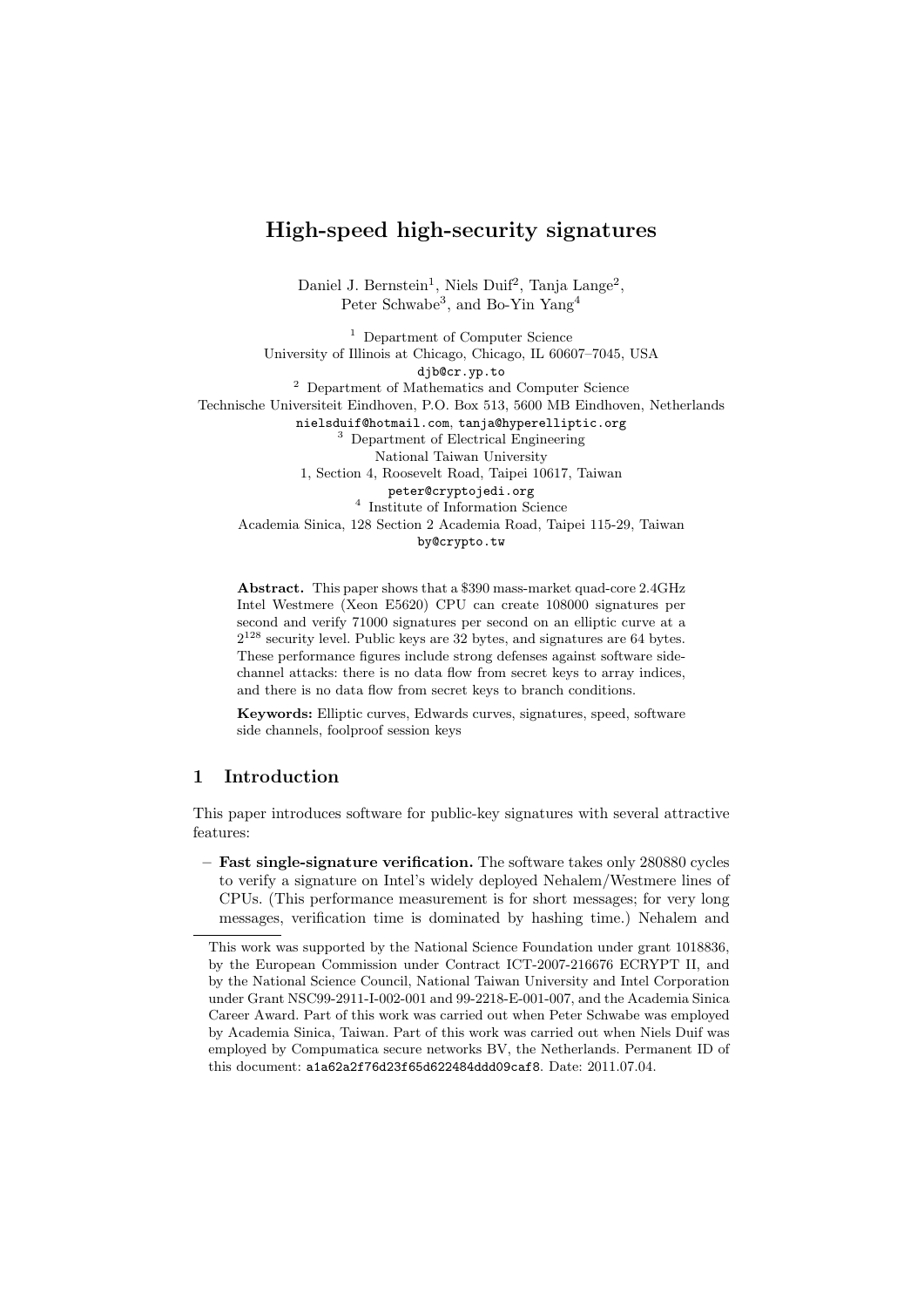Westmere include all Core i7, i5, and i3 CPUs released between 2008 and 2010, and most Xeon CPUs released in the same period.

- Even faster batch verification. The software performs a batch of 64 separate signature verifications (verifying 64 signatures of 64 messages under 64 public keys) in only 8.55 million cycles, i.e., under 134000 cycles per signature. The software fits easily into L1 cache, so contention between cores is negligible: a quad-core 2.4GHz Westmere verifies 71000 signatures per second, while keeping the maximum verification latency below 4 milliseconds.
- Very fast signing. The software takes only 88328 cycles to sign a message. A quad-core 2.4GHz Westmere signs 108000 messages per second.
- Fast key generation. Key generation is almost as fast as signing. There is a slight penalty for key generation to obtain a secure random number from the operating system; /dev/urandom under Linux costs about 6000 cycles.
- **High security level.** All known attacks take at least  $2^{128}$  operations. This is the security level achieved by AES-128, NIST P-256, RSA with  $\approx 3000$ -bit keys, etc. The same techniques would also produce speed improvements at other security levels.
- Foolproof session keys. Signatures in this paper are generated deterministically; key generation consumes new randomness but new signatures do not. This is not only a speed feature but also a security feature, directly relevant to the recent collapse of the Sony PlayStation 3 security system. See Section 2 for further discussion.
- Collision resilience. Hash-function collisions do not break this system. This adds a layer of defense against the possibility of weakness in the selected hash function.
- No secret array indices. The software never reads or writes data from secret addresses in RAM; the pattern of addresses is completely predictable. The software is therefore immune to cache-timing attacks, hyperthreading attacks, and other side-channel attacks that rely on leakage of addresses through the CPU cache.
- No secret branch conditions. The software never performs conditional branches based on secret data; the pattern of jumps is completely predictable. The software is therefore immune to side-channel attacks that rely on leakage of information through the branch-prediction unit.
- Small signatures. Signatures fit into 64 bytes. These signatures are actually compressed versions of longer signatures; the times for compression and decompression are included in the cycle counts reported above.
- <span id="page-1-0"></span>– Small keys. Public keys consume only 32 bytes. The times for compression and decompression are again included.

We have submitted our software to the eBATS project [[9](#page-15-0)] for public benchmarking, and placed the software into the public domain to maximize reusability. The numbers 88328 and 280880 shown above are from the eBATS reports for our software on a Westmere CPU (Intel Xeon E5620, hydra2).

Our signatures are elliptic-curve signatures, carefully engineered at several levels of design and implementation to achieve very high speeds without compromising security. Section 2 specifies the signature system; Section 3 explains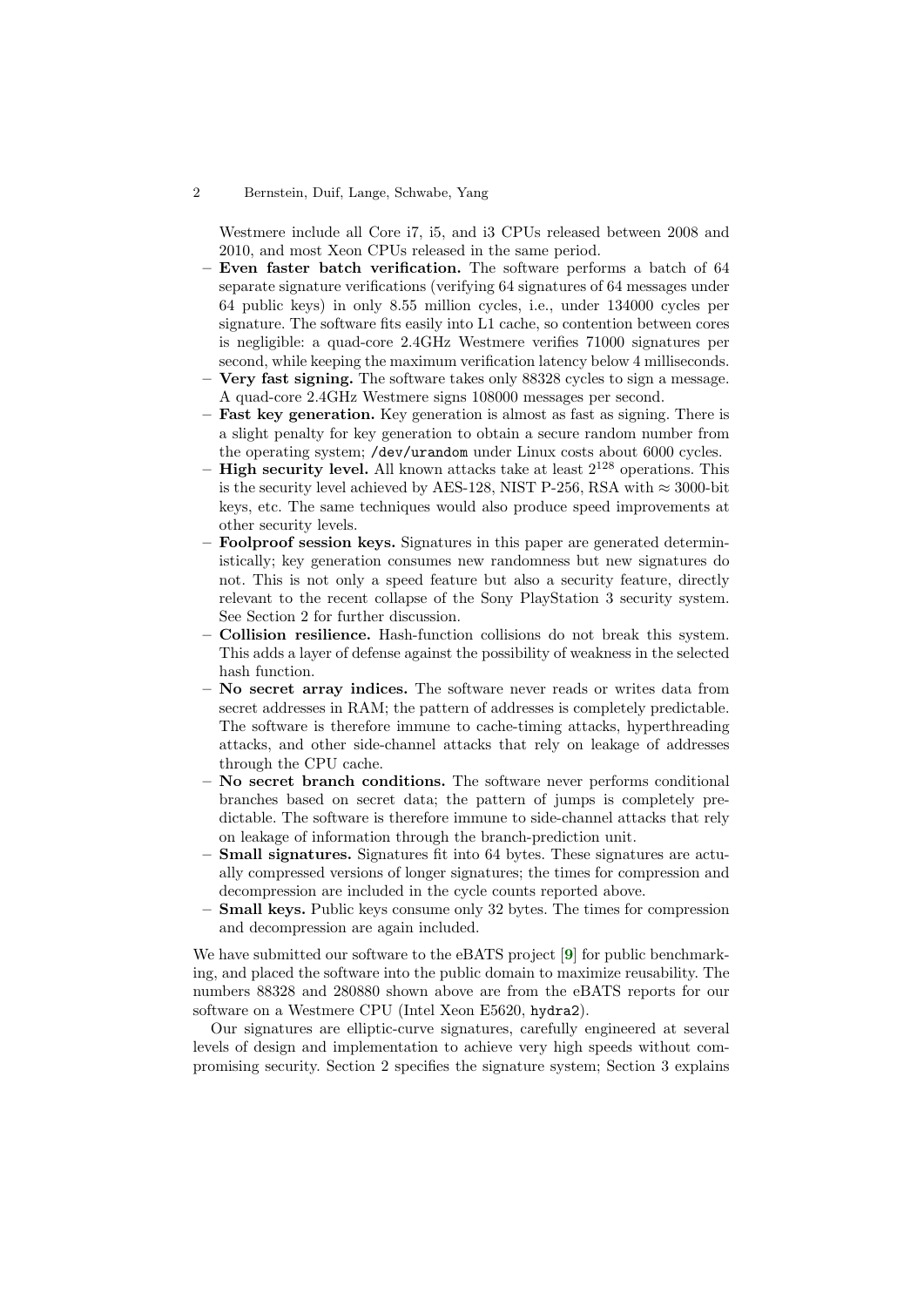the techniques we use for finite-field arithmetic; Section 4 discusses fast signatures; Section 5 discusses fast verification.

Comparison to previous ECC work. Carrying out high-security ellipticcurve signature verification in only 134000 cycles on a single core of a typical Intel CPU is unprecedented. The following paragraphs discuss previous work.

<span id="page-2-3"></span><span id="page-2-1"></span>Readers should be aware of several difficulties in comparing ECC performance results. First, most papers on fast ECC have been limited to ECDH (variablebase-point single-scalar multiplication) and have not implemented ECC signature verification, although there are certainly some exceptions — for example, [[12](#page-15-1)] reported verification  $1.33\times$  slower than ECDH, and [[22](#page-16-0)] reported verification  $1.36\times$  slower than ECDH. Second, most implementations use secret array indices and secret branch conditions and therefore must be assumed to be breakable by side-channel attacks, as illustrated by the successful OpenSSL attack in [[14](#page-16-1)]; this is not an issue for public-key signature verification but it is an issue for signing and for ECDH. Third, most papers report results for only a few CPUs, so anyone without access to the same CPUs must engage in error-prone extrapolation from one CPU to another; this is not an issue for systems included in the eBATS benchmarks, but we are aware of two recent ECC implementations (discussed below) that are not included in eBATS.

<span id="page-2-7"></span><span id="page-2-5"></span><span id="page-2-2"></span><span id="page-2-0"></span>Before this paper, the closest system to ours in eBATS was ecdonaldp256: ECDSA signatures using the NIST P-256 elliptic curve. On hydra2 this system takes 1690936 cycles for key generation, 1790936 cycles for signing, and 2087500 cycles for verification. Better speeds were reported for ECDH: third place was curve25519, an implementation by Gaudry and Thomé  $[23]$  $[23]$  $[23]$  of Bernstein's Curve25519 [[6](#page-15-2)]; second place was 307180 cycles for ecfp256e, an implementation by Hisil  $[27]$  $[27]$  $[27]$  of ECDH on an Edwards curve with similar security properties to Curve25519; and first place was 278256 cycles for gls1271, an implementation by Galbraith, Lin, and Scott [[22](#page-16-0)] of ECDH on an Edwards curve with an endomorphism. The recent papers  $[26]$  $[26]$  $[26]$  and  $[29]$  $[29]$  $[29]$  point out security problems with endomorphisms in some ECC-based protocols, but as far as we can tell those security issues are not relevant to ECDH with standard hashing of the ECDH output, and are not relevant to ECC signatures.

<span id="page-2-11"></span><span id="page-2-10"></span><span id="page-2-8"></span><span id="page-2-6"></span><span id="page-2-4"></span>Longa and Gebotys in [[34](#page-17-0)] reported 281000 cycles on a Core 2 Duo E6750 for ECDH on a curve similar to ecfp256e, and 229000 cycles for ECDH on a curve similar to gls1271. The software in [[34](#page-17-0)] is not included in the eBATS benchmarks and apparently is not publicly available, so we are unable to benchmark it on a Westmere. More recently Käsper in  $[30]$  $[30]$  $[30]$  reported 457813 cycles for side-channel-protected ECDH on the NIST P-224 curve on a Core 2 Duo E8400; this software is not in eBATS but has been integrated into OpenSSL.

<span id="page-2-9"></span>To aid comparisons we also implemented ECDH, specifically curve25519, with the same side-channel defenses as our signature software (no secret array indices, and no secret branch conditions). We submitted our ECDH software to eBATS, which reports that the software uses 226872 cycles on hydra2 for variable-base-point single-scalar multiplication. This is a new speed record for public ECDH software, a new speed record for side-channel-protected ECDH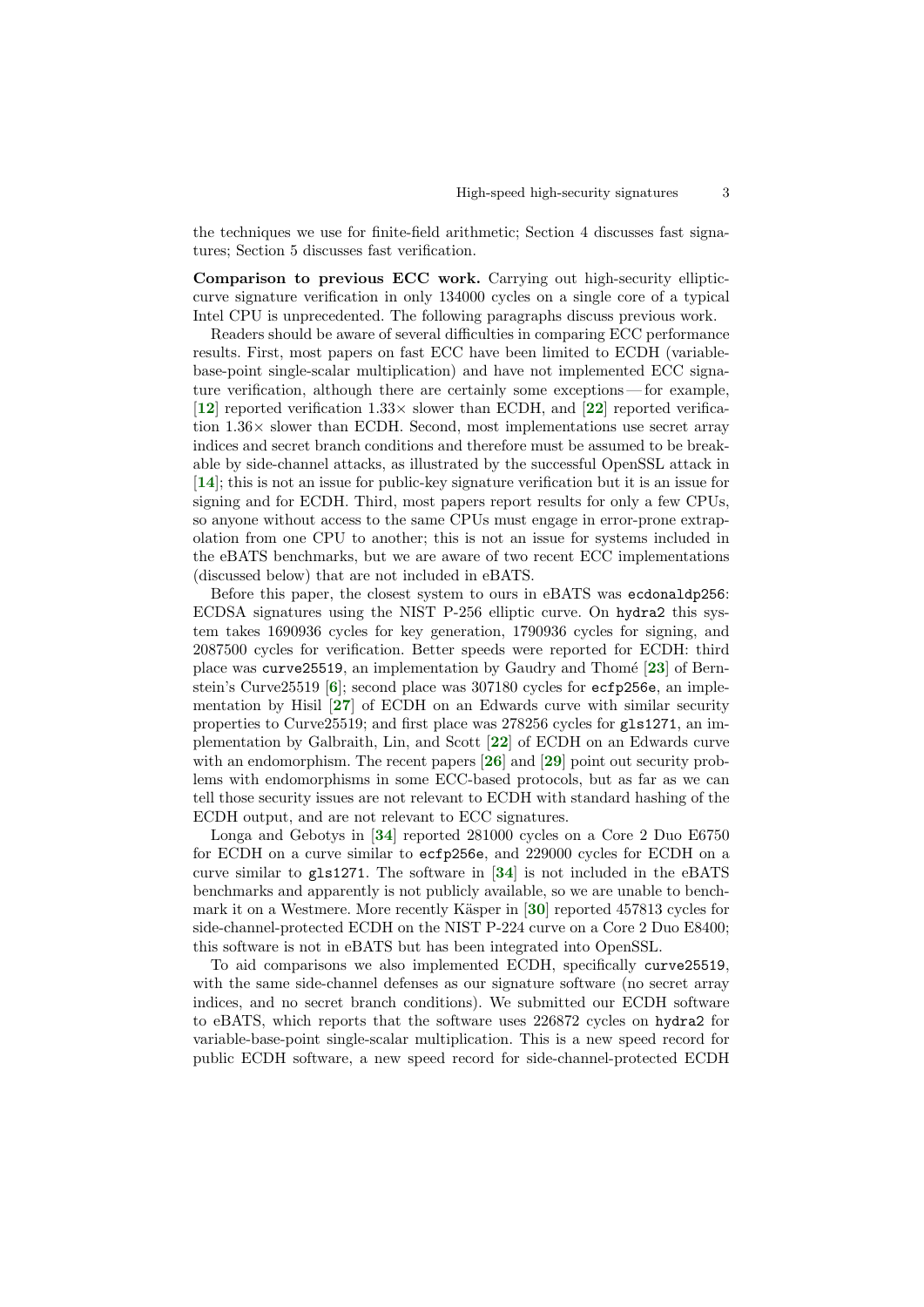<span id="page-3-6"></span><span id="page-3-5"></span><span id="page-3-0"></span>(out of all the papers mentioned above, the only ones that report side-channel protection are  $[6]$  $[6]$  $[6]$  and  $[30]$  $[30]$  $[30]$ , and a new speed record for ECDH without endo-morphisms. It is even slightly better than the speed in [[34](#page-17-0)] for non-side-channelprotected ECDH with endomorphisms.

<span id="page-3-3"></span><span id="page-3-1"></span>Given this ECDH speed, given the ECDH-to-verification slowdowns reported in  $[12]$  $[12]$  $[12]$  and  $[22]$  $[22]$  $[22]$ , and given the extra costs that we incur for decompressing keys and signatures, one would expect a verification speed close to 400000 cycles. We do better than this for several reasons, the most important reason being our use of batching. This requires careful design of the signature system, as discussed later in this paper: ECDSA, like DSA and most other signature systems, is incompatible with fast batch verification.

Comparison to other signature systems. The eBATS benchmarks cover 42 different signature systems, including various sizes of RSA, DSA, ECDSA, hyperelliptic-curve signatures, and multivariate-quadratic signatures. This paper beats almost all of the signature times and verification times (and key-generation times, which are an issue for some applications) by more than a factor of 2. The only exceptions are as follows:

- Multivariate-quadratic signatures are competitive in speed. For example, sflashv2 takes 124740 cycles to sign and 165884 cycles to verify; mqqsig256 takes 4216 cycles to sign and 134920 cycles to verify; smaller mqqsig versions are even faster. However, sflashv2 was broken by Dubois, Fouque, Shamir, and Stern in [[19](#page-16-7)]. We are not aware of any security evaluation of mqqsig, which was introduced last year in  $[24]$  $[24]$  $[24]$ , but we disregard magnetic for the simple reason that it has a 789552-byte public key.
- <span id="page-3-4"></span><span id="page-3-2"></span>– donald512 (512-bit DSA) takes 337084 cycles to verify. This is comparable to our single-signature verification speed but much slower than our batch verification speed. This is also at a far lower security level, breakable in about  $2^{60}$  operations rather than  $2^{128}$ .
- Some RSA-type systems provide faster verification but this advantage decreases as the security level increases, and for many applications the advantage is outweighed by much slower signatures and much larger keys. For example, rwb0fuz1024 (1024-bit Rabin–Williams) uses 12304 cycles to verify but 1751284 cycles to sign and 128 bytes for a public key; ronald1024 (1024-bit RSA) uses 60628 cycles to verify but 2176212 cycles to sign and 128 bytes for a public key; ronald3072 (3072-bit RSA) uses 230260 cycles to verify but an astonishing 31469536 cycles to sign and 384 bytes for a public key. This paper uses 134000 cycles to verify (in batches), 89416 cycles to sign, and 32 bytes for a public key.

<span id="page-3-7"></span>The conventional wisdom is that RSA signatures are much better than ECC signatures in applications where each signature is verified many times, since RSA verification is much faster than ECC verification. Our ECC speed results call this conventional wisdom into question. We do not claim that our verification speeds cannot be beaten by RSA at the same security level, but we do claim that they are fast enough to make ECC an attractive option even for verification-intensive applications such as [[43](#page-17-1)].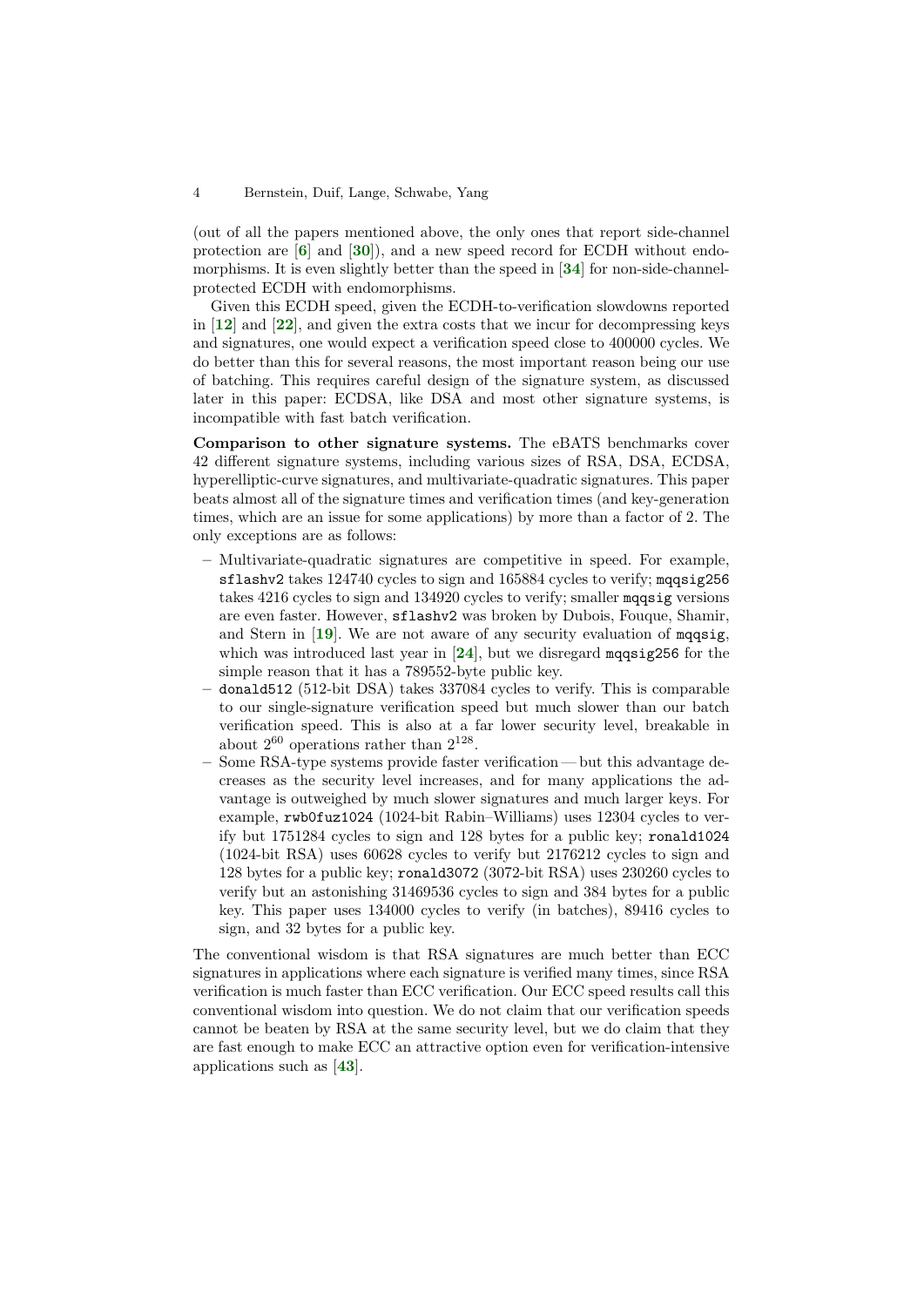## 2 The signature system

This section specifies the signature system used in this paper, and a generalized signature system EdDSA that can be used with other choices of elliptic curves.

<span id="page-4-4"></span><span id="page-4-3"></span>There is an extensive literature on variants of the classic signature system introduced by ElGamal in [[21](#page-16-9)]; notable variants include Schnorr's signature system [[44](#page-17-2)], DSA, and ECDSA. Our generalized system is another of these variants. We do not claim novelty for any of the individual modifications that we use, but we emphasize that selecting a good combination of modifications is critical for top performance. The most obvious modification is that we use twisted Edwards curves rather than Weierstrass curves; this explains our choice of the name EdDSA (Edwards-curve Digital Signature Algorithm).

EdDSA parameters. EdDSA has six parameters: an integer  $b \geq 10$ ; a cryptographic hash function  $H$  producing 2b-bit output; a prime power  $q$  congruent to 1 modulo 4; a  $(b-1)$ -bit encoding of elements of the finite field  $\mathbf{F}_q$ ; a non-square element d of  $\mathbf{F}_q$ ; a prime  $\ell$  between  $2^{b-4}$  and  $2^{b-3}$  satisfying an extra constraint described below; and an element  $B \neq (0, 1)$  of the set

$$
E = \{(x, y) \in \mathbf{F}_q \times \mathbf{F}_q : -x^2 + y^2 = 1 + dx^2 y^2\}.
$$

The condition that d is not a square implies that  $d \notin \{0, -1\}$ , so this set E forms a group with neutral element  $0 = (0, 1)$  under the twisted Edwards addition law

<span id="page-4-2"></span><span id="page-4-1"></span><span id="page-4-0"></span>
$$
(x_1, y_1) + (x_2, y_2) = \left(\frac{x_1y_2 + x_2y_1}{1 + dx_1x_2y_1y_2}, \frac{y_1y_2 + x_1x_2}{1 - dx_1x_2y_1y_2}\right)
$$

introduced by Bernstein, Birkner, Joye, Lange, and Peters in [[7](#page-15-3)]. Completeness of the addition law— the fact that the denominators  $1 \pm dx_1x_2y_1y_2$  are nonzero — follows as explained in [[7](#page-15-3), Section 6]: −1 is a square in  $\mathbf{F}_q$  (since q is congruent to 1 modulo 4), so this addition law on E is  $\mathbf{F}_q$ -isomorphic to the Edwards addition law on the Edwards curve  $x^2 + y^2 = 1 - dx^2y^2$ , which is complete by [[8](#page-15-4), Theorem 3.3] since  $-d$  is not a square in  $\mathbf{F}_q$ . The latter follows from d being a non-square and  $-1$  being a square in  $\mathbf{F}_q$ . The extra constraint mentioned above is that  $\ell B = 0$ , where nB means the nth multiple of B in this group.

We use the encoding of  $\mathbf{F}_q$  to define some field elements as being negative: specifically, x is negative if the  $(b-1)$ -bit encoding of x is lexicographically larger than the  $(b-1)$ -bit encoding of  $-x$ . If q is an odd prime and the encoding is the little-endian representation of  $\{0, 1, \ldots, q-1\}$  then the negative elements of  $\mathbf{F}_q$ are  $\{1, 3, 5, \ldots, q-2\}.$ 

An element  $(x, y) \in E$  is encoded as a b-bit string  $(x, y)$ , namely the  $(b - 1)$ bit encoding of y followed by a sign bit; the sign bit is 1 iff  $x$  is negative. This encoding immediately determines  $y$ , and it determines  $x$  via the equation  $x = \pm \sqrt{(y^2 - 1)/(dy^2 + 1)}.$ 

EdDSA keys and signatures. An EdDSA secret key is a  $b$ -bit string  $k$ . The hash  $H(k) = (h_0, h_1, \ldots, h_{2b-1})$  determines an integer

$$
a = 2^{b-2} + \sum_{3 \le i \le b-3} 2^i h_i \in \{2^{b-2}, 2^{b-2} + 8, \dots, 2^{b-1} - 8\},\,
$$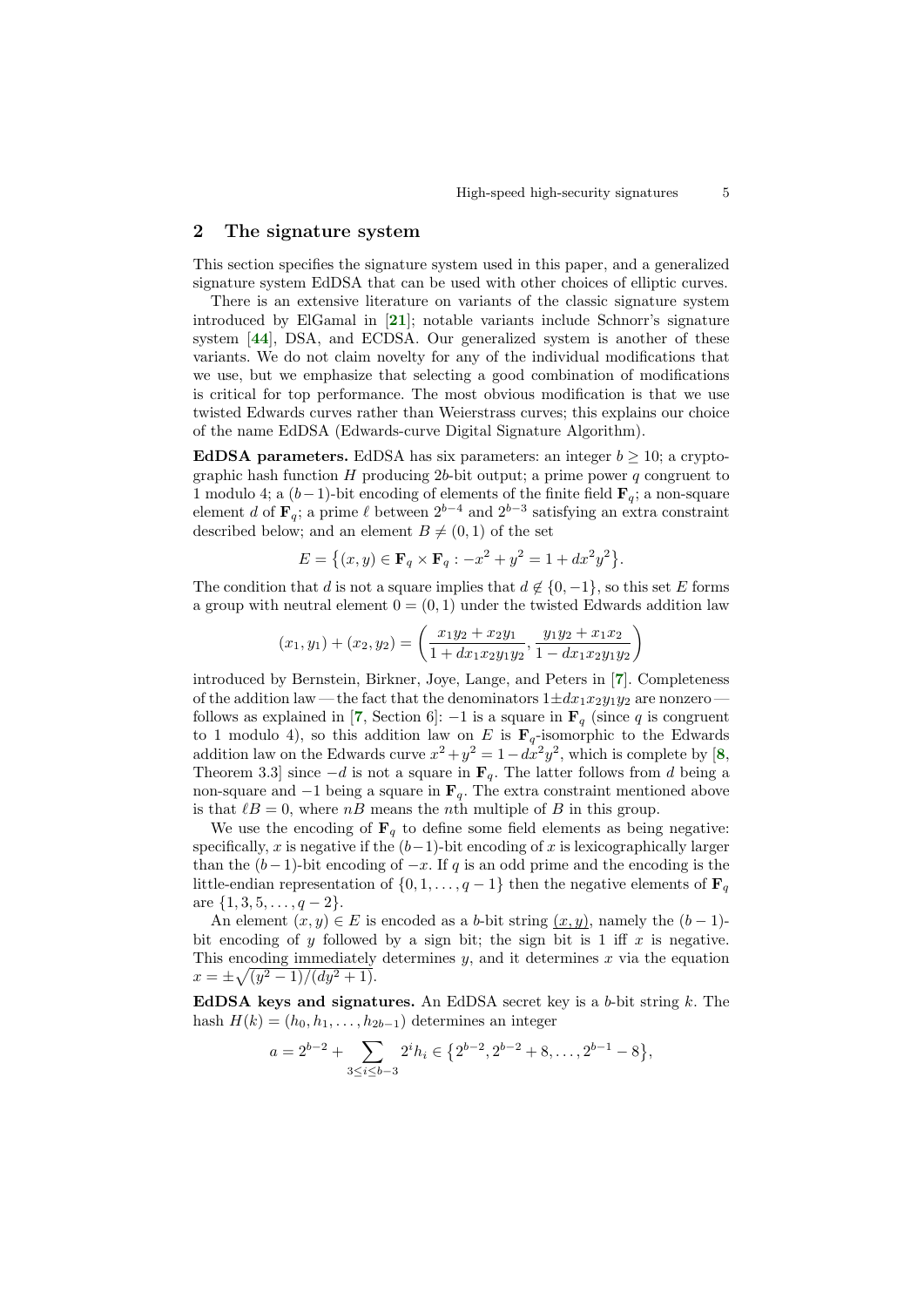which in turn determines the multiple  $A = aB$ . The corresponding EdDSA public key is A. Bits  $h_b, \ldots, h_{2b-1}$  of the hash are used as part of signing, as discussed in a moment.

The signature of a message  $M$  under this secret key  $k$  is defined as follows. Define  $r = H(h_b, \ldots, h_{2b-1}, M) \in \{0, 1, \ldots, 2^{2b} - 1\}$ ; here we interpret 2b-bit strings in little-endian form as integers in  $\{0, 1, ..., 2^{2b} - 1\}$ . Define  $R = rB$ . Define  $S = (r + H(\underline{R}, \underline{A}, M)a) \mod l$ . The signature of M under k is then the 2b-bit string  $(\underline{R}, \underline{S})$ , where  $\underline{S}$  is the b-bit little-endian encoding of S. Applications wishing to pack data into every last nook and cranny should note that the last three bits of signatures are always 0 because  $\ell$  fits into  $b - 3$  bits.

Verification of an alleged signature on a message  $M$  under a public key works as follows. The verifier parses the key as  $\underline{A}$  for some  $A \in E$ , and parses the alleged signature as  $(R, S)$  for some  $R \in E$  and  $S \in \{0, 1, \ldots, \ell - 1\}.$ The verifier computes  $H(R, A, M)$  and then checks the group equation  $8SB =$  $8R+8H(\underline{R}, \underline{A}, M)A$  in E. The verifier rejects the alleged signature if the parsing fails or if the group equation does not hold.

To see that signatures pass verification, simply multiply  $B$  by the equation  $S = (r + H(R, A, M)a) \mod l$ , and use the fact that  $lB = 0$ , to see that  $SB = rB + H(\underline{R}, \underline{A}, M)aB = R + H(\underline{R}, \underline{A}, M)A$ . The verifier is *permit*ted to check this stronger equation and to reject alleged signatures where the stronger equation does not hold. However, this is not required; checking that  $8SB = 8R + 8H(R, A, M)A$  is enough for security.

Weak keys. Forgeries are trivial if  $A$  is a known multiple of  $B$ . For example, an attacker who knows that  $A = 37B$  can choose r and compute  $S = (r +$  $37H(R, A, M)$  mod  $\ell$ . As an even more extreme example, an attacker who knows that  $A = 0B$  can choose r and compute  $S = r \mod l$ , independently of M. We could declare that  $0B$  and  $37B$  are "broken" by these two "attacks" and that users must check for, and reject, these "weak keys"; but the same confused logic would require rejecting all keys in all cryptosystems, and would have no relevance to the standard definition of signature security.

Legitimate users choose  $A = aB$ , where a is a random secret; the derivation of a from  $H(k)$  ensures adequate randomness. These users have negligible chance of generating any particular multiple of  $B$  targeted by the attacker (and no chance of generating  $(0, B)$ . The chance of the attacker randomly guessing a is far smaller than the chance of the attacker computing  $a$  by known discretelogarithm algorithms; standard elliptic-curve security criteria are designed so that the latter algorithms have negligible chance of succeeding in any reasonable amount of time.

<span id="page-5-0"></span>Malleability. We also see no relevance of "malleability" to the standard definition of signature security. For example, if we slightly modified the system then replacing S by  $-S$  and replacing A by  $-A$  (a slight variant of the "attack" of [[45](#page-17-3)]) would convert one valid signature into another valid signature of the same message under a new public key; but it would still not accomplish the attacker's goal, namely to forge a signature on a new message under a target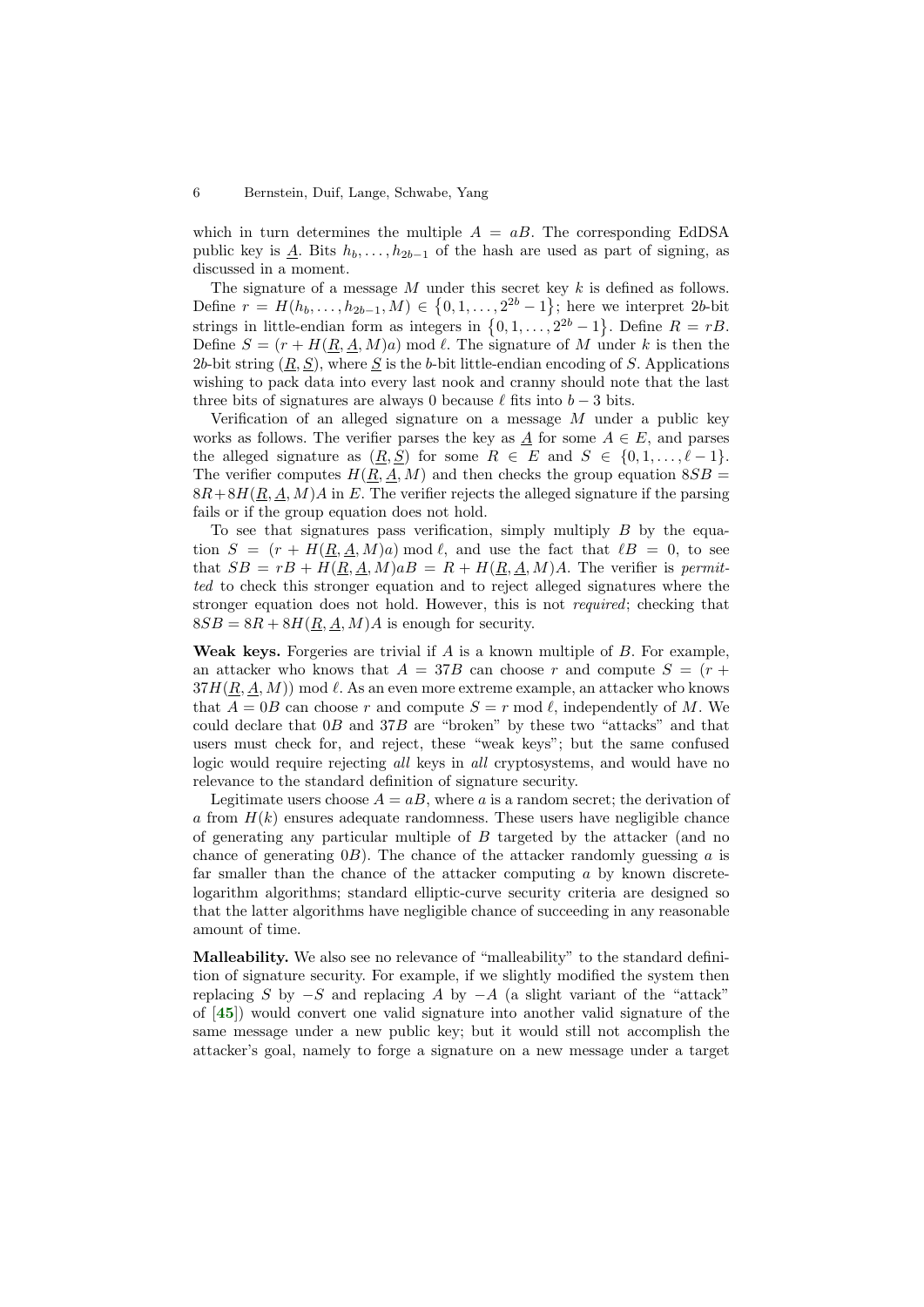public key. One such modification would be to omit  $A$  from the hashing; another such modification would be to have  $\underline{A}$  encode only |A|, rather than A.

<span id="page-6-1"></span>Choice of curve. Our recommended curve for EdDSA is a twisted Edwards curve birationally equivalent to the curve Curve25519 from [[6](#page-15-2)]. Any efficiently computable birational equivalence preserves ECDLP difficulty, so the well-known difficulty of computing ECDLP for Curve25519 immediately implies the difficulty of computing ECDLP for our curve. We use the name Ed25519 for EdDSA with this particular choice of curve.

Specifically, Ed25519 is EdDSA with the following parameters:  $b = 256$ ; H is SHA-512; q is the prime  $2^{255} - 19$ ; the 255-bit encoding of  $\mathbf{F}_{2^{255}-19}$  is the usual little-endian encoding of  $\{0, 1, \ldots, 2^{255} - 20\}$ ;  $\ell$  is the prime  $2^{252}$  + 27742317777372353535851937790883[6](#page-15-2)48493 from [6];  $d = -121665/121666 \in$  $\mathbf{F}_q$ ; and B is the unique point  $(x, 4/5) \in E$  for which x is positive.

<span id="page-6-5"></span><span id="page-6-3"></span><span id="page-6-2"></span>Curve25519 from [[6](#page-15-2)] is the Montgomery curve  $v^2 = u^3 + 486662u^2 + u$ over the same field  $\mathbf{F}_q$ . Bernstein and Lange pointed out in [[8](#page-15-4), Section 2] that Curve25519 is birationally equivalent to an Edwards curve, specifically  $x^2 + y^2 = 1 + (121665/121666)x^2y^2$ ; the equivalence is  $x = \sqrt{486664}u/v$  and  $y = (u - 1)/(u + 1)$ . As above this Edwards curve is isomorphic to  $-x^2 + y^2 =$  $1 - (121665/121666)x^2y^2$  since  $-1$  is a square in  $\mathbf{F}_q$ . Our choice of base point B corresponds to the choice  $u = 9$  made in [[6](#page-15-2)].

<span id="page-6-4"></span>Pseudorandom generation of r. ECDSA, like many other signature systems, asks users to generate not merely a random long-term secret key, but also a new random secret session key r for each message to be signed. If r becomes public then, assuming  $H(R, A, M) \text{ mod } \ell \neq 0$ , the long-term secret key a can be simply computed as  $a = (S - r)/H(R, A, M) \mod l$ . If the same value r is ever used for 2 different messages the secret key can be computed as well, as ElGamal noted in [[21](#page-16-9)]. It was reported in [[15](#page-16-10)] that the latter failure had occurred in Sony's ECDSA implementation for code-signing for the PlayStation3, immediately revealing Sony's long-term secret key.

<span id="page-6-9"></span><span id="page-6-7"></span><span id="page-6-6"></span>Furthermore, it is well known that ECDSA's session keys are much less tolerant than the long-term key of slight deviations from randomness, even if the session keys are not revealed or reused. For example, Nguyen and Shparlinski in [[40](#page-17-4)] presented an algorithm using lattice methods to compute the long-term ECDSA key from the knowledge of as few as 3 bits of  $r$  for hundreds of signatures, whether this knowledge is gained from side-channel attacks or from non-uniformity of the distribution from which  $r$  is taken.

<span id="page-6-10"></span><span id="page-6-8"></span><span id="page-6-0"></span>EdDSA avoids these issues by generating  $r = H(h_b, \ldots, h_{2b-1}, M)$ , so that different messages will lead to different, hard-to-predict values of r. No per-message randomness is consumed. Standard PRF hypotheses imply that this session key r is indistinguishable from a truly random string generated independently for each  $M$ , so there is no loss of security. This idea of generating random signatures in a secretly deterministic way, in particular obtaining pseudorandomness by hashing a long-term secret key together with the input message, was proposed by Barwood in [[3](#page-15-5)]; independently by Wigley in [[47](#page-17-5)]; a few months later in a patent application [[36](#page-17-6)] by Naccache, M'Raïhi, and Levy-dit-Vehel; later by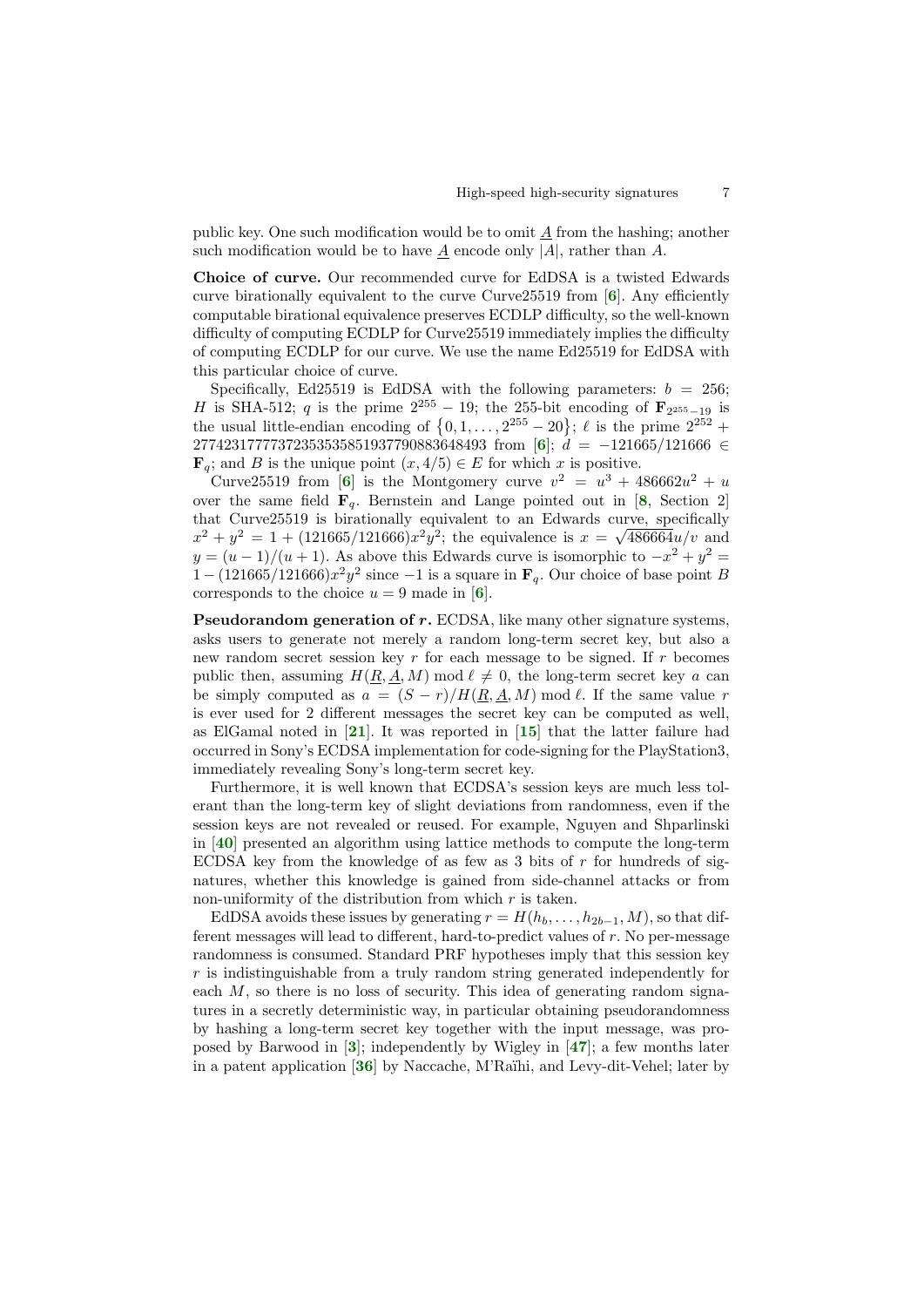<span id="page-7-3"></span><span id="page-7-2"></span>M'Raïhi, Naccache, Pointcheval, and Vaudenay in [[35](#page-17-7)]; and much later by Katz and Wang in [[31](#page-16-11)]. The patent application was abandoned in 2003.

<span id="page-7-0"></span>EdDSA samples r from the interval  $[0, 2^{2b} - 1]$ , ensuring almost uniformity of the distribution modulo  $\ell$ . The guideline [[1](#page-15-6), Section 4.1.1, Algorithm 2] specifies that the interval should be of size at least  $[0, 2^{b+61} - 1]$ , i.e., 64 bits more than  $\ell$ ; for Ed25519 there are 259 extra bits.

Comparison to previous ElGamal variants. The ElGamal signature system works as follows: generate a random  $rB$  for each message to be signed, and compute the signature  $(X, S)$ , where X is the x-coordinate of  $R = rB$  and  $S = r^{-1}(H(M) + Xa)$  mod  $\ell$ . The verifier can compute  $R = S^{-1}H(M)B +$  $S^{-1}XA$  using the public key  $A = aB$  and can then verify that  $X = x(R)$ . (We disregard the possibility  $S = 0$ , which has negligible chance of occurring even under adversarial input; ECDSA is defined to check for this possibility and generate a new r, but sensible implementations will skip that check.) ElGamal's system actually uses the multiplicative group  $\mathbf{F}_q^*$  with non-prime  $\ell = q - 1$ ; ECDSA uses an elliptic-curve group with prime  $\ell$ .

<span id="page-7-7"></span>Schnorr in [[44](#page-17-2)] replaced ElGamal's equation  $S = r^{-1}(H(M) + x(R)a) \mod \ell$ with the equation  $S = (r + H(R, M)a) \bmod l$ . Schnorr's system has two attractive features:

- No inversions. This is an obvious advantage, saving time and reducing code size both for the signer and for the verifier.
- <span id="page-7-6"></span>– Collision resilience. The presence of  $\underline{R}$  in the hash means that the attacker cannot break Schnorr's system by merely finding hash collisions.

Practical use of Schnorr's system was hampered by a patent (which expired in 2008), but the system became well known to theoreticians: the hashing of R allowed a proof (using the "forking lemma") that breaking Schnorr's system is as difficult "in the random-oracle model" as breaking DLP. See, for example, [[42](#page-17-8)], [[5](#page-15-7)], and [[39](#page-17-9)]. We do not mean to exaggerate the real-world relevance of "provable security", but we find it obvious that Schnorr's system is a conservative, wellstudied signature system.

<span id="page-7-8"></span><span id="page-7-5"></span><span id="page-7-4"></span><span id="page-7-1"></span>Schnorr's signatures were not exactly  $(R, S)$ : Schnorr, like ElGamal, compressed R to the hash  $H(R, M)$ . The verifier can undo this compression by computing R as  $SB - H(R, M)A$ . Note that this compression is public, so it cannot affect security. Neven, Smart, and Warinschi in [[39](#page-17-9)] proposed taking advantage of collision resilience by choosing  $H$  to output only  $b/2$  bits, reducing the size of compressed signatures by 25%; but the same proposal had actually appeared twenty years earlier in Schnorr's original paper. See [[44](#page-17-2), Section 2]. Compression of  $R$  to a hash had a much larger effect in ElGamal's original system: the system used  $b$  bits of output from  $H$  (and could not use fewer, because it was not collision-resilient), but the system used multiplicative groups rather than elliptic curves, so  $R$  needed many more than  $b$  bits. The same compression also appears in ECDSA but has no benefit there: ECDSA's hash is the same size as R.

Our verification equation is the same as Schnorr's verification equation with double-size hashing instead of half-size hashing, with  $\overline{A}$  inserted as an extra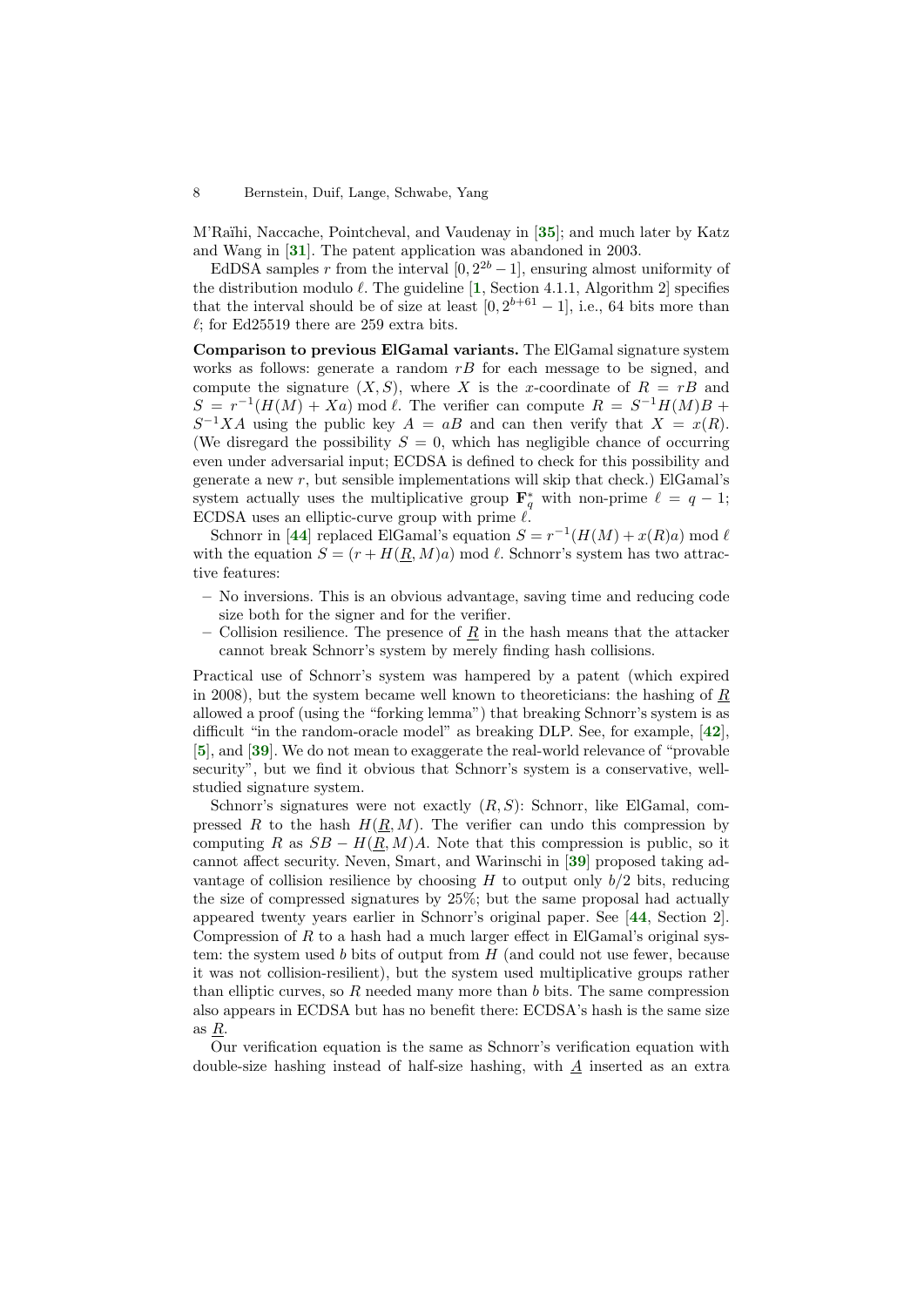hash input, and *without* the compression described in the previous paragraph. These modifications obviously do not compromise security. The use of doublesize hashing helps alleviate concerns regarding hash-function security; the use of A is an inexpensive way to alleviate concerns that several public keys could be attacked simultaneously; and the avoidance of compression allows an important verification speedup, as discussed in Section 5. We also reuse the double-size hash to alleviate concerns regarding nonce randomness, as discussed above.

# 3 Fast arithmetic modulo  $2^{255} - 19$

This section explains how our software represents elements of the field  $\mathbf{F}_{2^{255}-19}$ , and how our software performs efficient field arithmetic. The machine instructions used in the software are available on all 64-bit Intel and AMD CPUs, but we target Intel's Nehalem/Westmere CPUs.

Multipliers on Nehalem CPUs. Field multiplications (and squarings) are the main bottlenecks in elliptic-curve performance on most CPUs. The most important tool for fast field multiplication is a fast CPU multiplication instruction. Nehalem CPUs offer three different multiplication instructions that can be used to implement high-speed field arithmetic:

- The mulpd instruction can perform two double-precision floating-point multiplications in SIMD fashion every cycle. Newer Sandy Bridge CPUs include a vmulpd instruction that can perform up to 4 double-precision floating-point multiplications per cycle, but this instruction is not available on our target CPUs.
- The mul instruction can multiply two 64-bit unsigned integers, producing a 128-bit result, every two cycles.
- The pmuldq/pmuludq instructions can perform two multiplications of 32 bit integers, producing 64-bit results, every cycle. The pmuldq instruction performs signed multiplication; the pmuludq instruction performs unsigned multiplication.

<span id="page-8-1"></span><span id="page-8-0"></span>Multiplication and Edwards-curve arithmetic involve data-level parallelism that we could exploit with mulpd and pmuldq, but this approach would incur a serious overhead of shuffle instructions needed to arrange data in registers as described in, e.g., [[17](#page-16-12)] and [[38](#page-17-10)]. This overhead is eliminated when several independent computations are run in parallel, but two 64-bit results every cycle are not fundamentally better than one 128-bit result every two cycles. We therefore decompose field multiplication into multiplications of 64-bit unsigned integers.

Radix-2<sup>64</sup> representation. The standard way to split 255-bit values into 64 bit limbs is a 4-limb, radix- $2^{64}$  representation. Each element x of the field is represented as  $(x_0, x_1, x_2, x_3)$  with  $x = \sum_{i=0}^{3} x_i 2^{64i}$ . The multiplication of two elements  $x$  and  $y$  is decomposed into 16 multiplications of 64-bit unsigned integers; the 128-bit results are added up to produce the result in 8 limbs  $r_0, \ldots, r_7$ .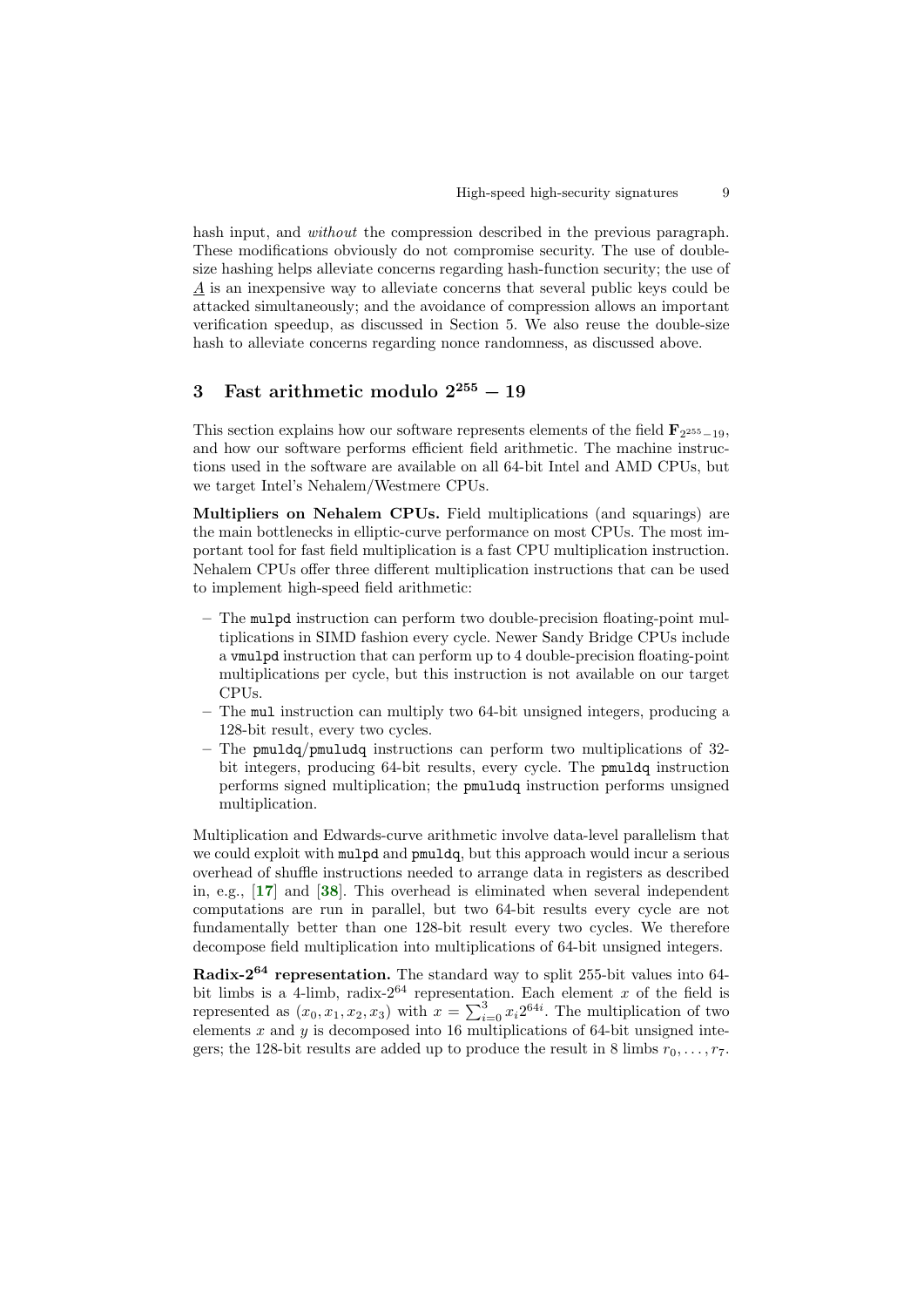Reduction modulo  $2^{255} - 19$  exploits the fact that  $2^{256} \equiv 38$ , so  $38 \cdot r_4$  is added to  $r_0$ ,  $38 \cdot r_5$  to  $r_1$  and so on.

A detail worth noting of this representation is that it uses 256 bits to represent 255-bit field elements. We use this one extra bit and do not always reduce modulo  $2^{255} - 19$  but modulo  $2^{256} - 38$ . For a similar representation this has been shown to be useful for example in [[10](#page-15-8)].

<span id="page-9-0"></span>Our implementation of the signature scheme based on this representation of field elements yields high performance on many microprocessors such as AMD K10 or 65-nm Intel Core 2 processors. However, on our target platform, the Intel Nehalem/Westmere CPUs, this representation triggers a serious bottleneck. Every 128-bit result of the mul instruction is produced in two 64-bit registers. Adding two of these results requires two addition instructions. In the field multiplication most of these additions produce carries; the carry bits need to be handled by subsequent additions. The Intel Nehalem and Westmere CPUs can perform three additions per cycle, but only if these additions do not have to handle a carry bit from a previous addition (add instruction). An add with carry (adc instruction) can only be done once every two cycles; i.e., carry bits decrease addition throughput by a factor of 6. This bottleneck is triggered not only inside field multiplication and squaring but also inside additions.

**Radix-2<sup>51</sup>** representation. To reduce the number of expensive  $\frac{adc}{subc}$  instructions, we instead represent an element x of  $\mathbf{F}_{2^{255}-19}$  as  $(x_0, x_1, x_2, x_3, x_4)$ with  $x = \sum_{i=0}^{4} x_i 2^{51i}$ .

The 5 limbs are unsigned integers. We can represent each element of the field  $\mathbf{F}_{2^{255}-19}$  with each  $x_i \in [0,\ldots,2^{51}-1]$ . In fact our implementation does not enforce these bounds except for comparisons. Multiplication accepts inputs with each limb having up to 54 bits and produces results of which each limb can be only slightly larger than  $2^{51}$ .

Multiplication and squaring. Schoolbook multiplication of two field elements  $x$  and  $y$ , each represented in 5 unsigned integers, takes 25 mul instructions. The results are again produced in two 64-bit integer registers, but as both inputs have only up to 54 bits, the value in the upper result register has only up to 44 bits. Adding two multiplication results now takes only one adc and one add instruction. Furthermore reduction can be carried out simultaneously to multiplication. For example, we do not compute a coefficient  $r_5$ . Whenever the result of a multiplication belongs to  $r_5$ , for example in the multiplication of  $x_2 \cdot y_3$ , we multiply one of the inputs by 19 and add the result to  $r_0$ . Similarly we do not compute  $r_6, r_7, r_8$  and  $r_9$  but directly add into  $r_1, \ldots, r_4$ . Multiplying one input by 19 yields a result with less than 64 bits so we can use the faster imul instruction for these multiplications. The 5 result coefficients require 10 64-bit registers; the AMD64 architecture has 15 such registers, so we can keep the result coefficients inside registers throughout the computation.

After the multiplication we need to reduce (carry) the 5 coefficients to obtain a result with coefficients that are at most slightly larger than  $2^{51}$ . Denote the two registers holding coefficient  $r_0$  as  $r_{00}$  and  $r_{01}$  with  $r_0 = 2^{64}r_{01} + r_{00}$ . Similarly denote the two registers holding coefficient  $r_1$  as  $r_{10}$  and  $r_{11}$ . We first shift  $r_{01}$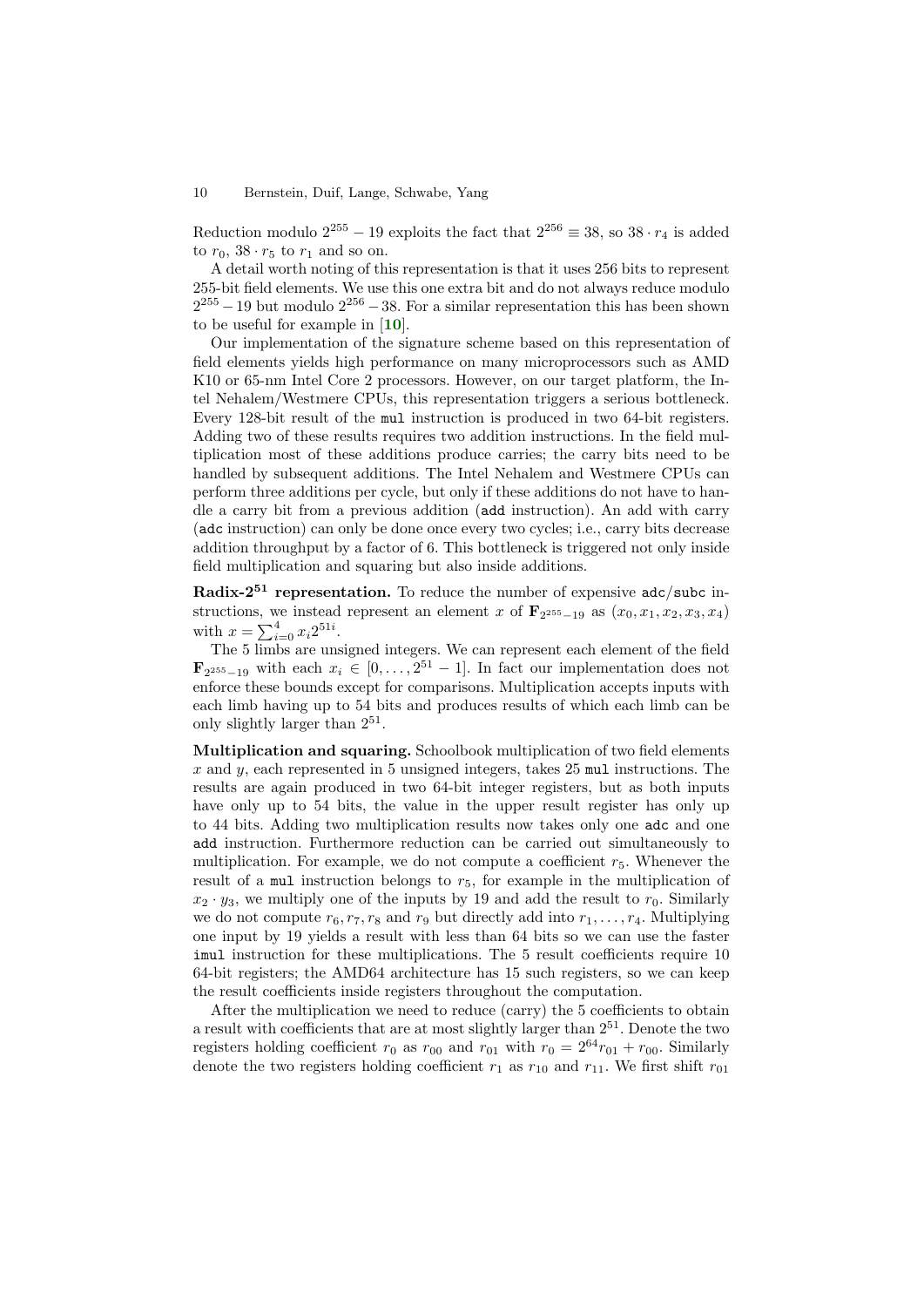left by 13, while shifting in the most significant bits of  $r_{00}$  (shld instruction) and then compute the logical and of  $r_{00}$  with  $2^{51} - 1$ . We do the same with  $r_{10}$ and  $r_{11}$  and add  $r_{01}$  into  $r_{10}$  after the logical and with  $2^{51} - 1$ . We proceed this way for coefficients  $r_2, \ldots, r_4$ ; register  $r_{41}$  is multiplied by 19 before adding it to  $r_{00}$ . Now all 5 coefficients fit into 64-bit registers but are still too large to be used as input to another multiplication. We therefore carry from  $r_0$  to  $r_1$ , from  $r_1$  to  $r_2$ , from  $r_2$  to  $r_3$ , from  $r_3$  to  $r_4$ , and finally from  $r_4$  to  $r_0$ . Each of these carries is done as one copy, one right shift by 51, one logical and with  $2^{51} - 1$ , and one addition.

Squaring needs only 15 mul instructions. Some inputs are multiplied by 2; this is combined with multiplication by 19 where possible. The coefficient reduction after squaring is the same as for multiplication.

Multiplication and squaring are implemented as separate functions, but calls to these functions are used only for inversion (see below). Edwards-curve arithmetic uses inlined functions for point addition and doubling.

Addition, subtraction, and inversion. The results of additions do not have to be reduced if they are used as input to a multiplication. Long sequences of additions that let coefficients grow larger than 54 bits would be a problem but we do not have such sequences of additions. Field addition is therefore nothing but 5 integer additions without carries (add instruction). Subtraction is slightly more expensive because we use unsigned coefficients. Therefore we first add a multiple of  $q$  and then perform subtraction. This costs 5 add and 5 sub instructions.

<span id="page-10-0"></span>Inversion is implemented as exponentiation with exponent  $q - 2$ . It uses the same sequence of 255 squarings and 11 multiplications as  $[6]$  $[6]$  $[6]$ .

## 4 Signing messages

Signature generation has three steps: (1) computing  $r = H(h_b, \ldots, h_{2b-1}, M);$ (2) computing  $R = rB$ ; (3) computing  $S = (r + H(\underline{R}, \underline{A}, M)a) \bmod l$ .

Our primary concern is with short messages  $M$ , obviously the top concern for a server trying to keep up with a given volume of data; longer messages take more cycles per signature but far fewer cycles per byte. The computations of H take negligible time for short messages. The reduction modulo  $\ell$  also takes negligible time with standard branchless techniques. For the rest of this section we focus on the main signing bottleneck, namely computing  $rB$  given  $r$ .

**High-level strategy.** We begin by computing the 253-bit integer  $r \mod l$ . We then write r mod  $\ell$  as  $r_0 + 16r_1 + \cdots + 16^{63}r_{63}$  with

<span id="page-10-2"></span><span id="page-10-1"></span>
$$
r_i \in \{-8, -7, -6, -5, -4, -3, -2, -1, 0, 1, 2, 3, 4, 5, 6, 7\}.
$$

For each *i* we look up  $16^{i}|r_{i}|B$  in a precomputed table, and then conditionally negate  $16^i |r_i| B$  to obtain  $16^i r_i B$ . Finally we compute  $rB$  as  $\sum_i 16^i r_i B$ .

There is nothing new in our computation at this level. Computing  $rB$  as a sum of precomputed pieces is a special case of a standard scalar-multiplication algorithm published by Pippenger in [[41](#page-17-11)] (subsequently reinvented in [[11](#page-15-9)] and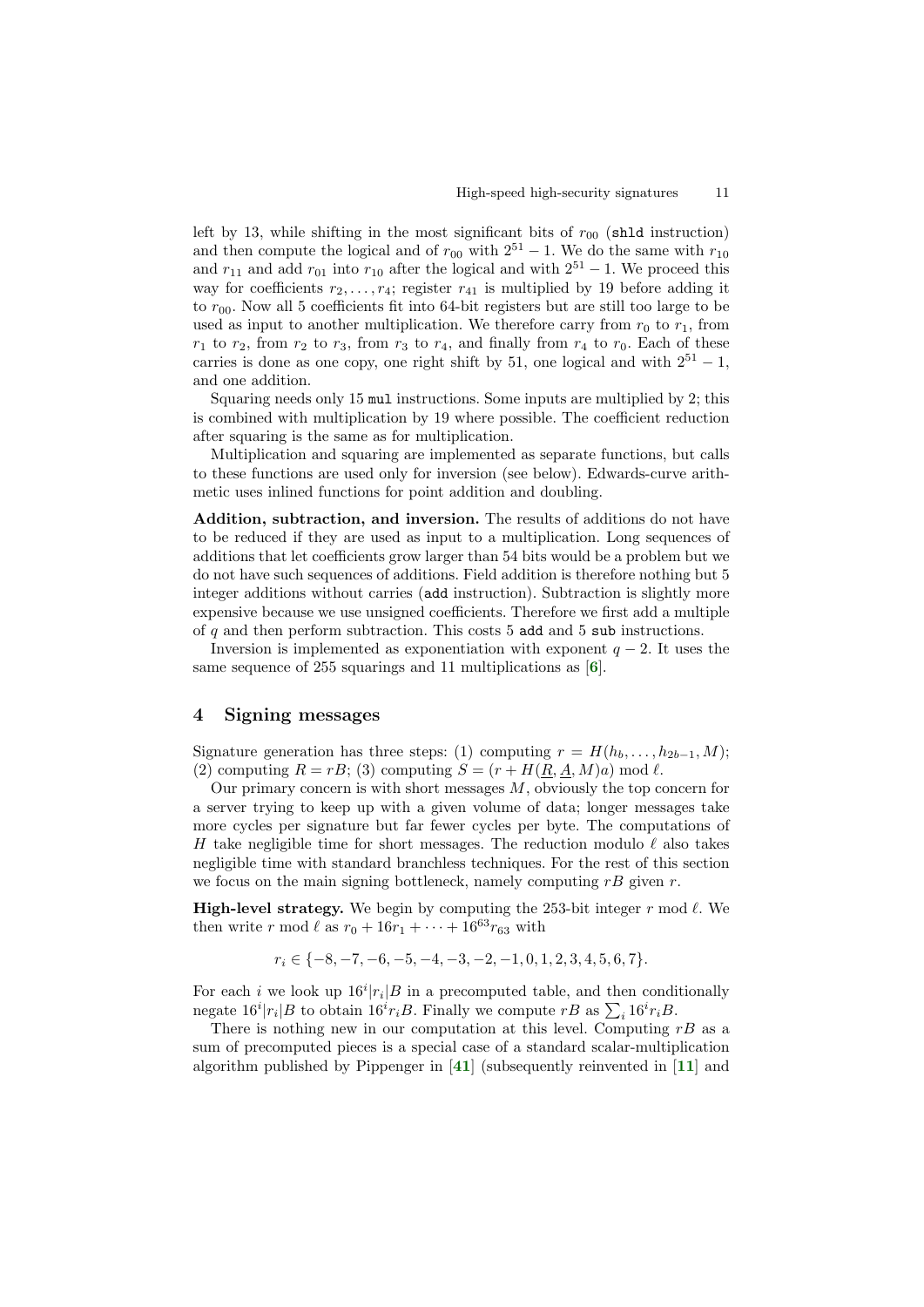<span id="page-11-4"></span>[[33](#page-17-12)]); allowing negative coefficients is a standard tweak. The devil lies in the lower-level details—choosing the optimal radix 16, and computing  $16i r_i B$  and  $\sum_i 16^i r_i B$  as efficiently as possible. These details are discussed below.

Low level, part 1: table lookups. Recall that, as a side-channel defense, we prohibit secret array indices. In particular, we cannot use  $|r_i|$  as an array index. We instead load all table entries  $(0, 16^iB, 2 \cdot 16^iB, 3 \cdot 16^iB, 4 \cdot 16^iB, 5 \cdot 16^iB, 6 \cdot$  $16^{i}B$ ,  $7 \cdot 16^{i}B$ ,  $8 \cdot 16^{i}B$  and use arithmetic operations, without branching, to combine the table entries into  $16^i |r_i| B$ . We similarly use arithmetic operations to compute  $16^{i}r_{i}B$  from  $16^{i}|r_{i}|B$  and  $-16^{i}|r_{i}|B$ .

We actually store table entries only for  $i \in \{0, 2, 4, \ldots, 62\}$ , at the expense of 4 elliptic-curve doublings. The table then contains  $8 \cdot 32 = 256$  curve points (aside from 0B, which is not stored). Each point is represented as three integers (see below) modulo  $2^{255} - 19$ . Each integer in turn is represented as five 8-byte words. Overall the table consumes 30 kilobytes of RAM.

We could instead use radix 32 or larger. Radix 32 would involve twice as many table loads (since we load all table entries), and twice as much arithmetic to combine table entries, but these costs would be outweighed by the benefit of fewer elliptic-curve additions. A more serious concern is that the table would be twice as large, consuming 60KB instead of 30KB. This is only a minor issue for a typical cryptographic speed test on our target CPUs (each Nehalem/Westmere core has its own fast 256KB L2 cache efficiently handling our sequential loads), but 30KB is clearly more attractive inside a larger application that needs to fit several different subroutines into L2 cache.

In the opposite direction, we could chop the table in half again at the expense of 8 more doublings; we could also switch to radix 8, 4, or 2. These changes would also allow reasonably fast signing on much smaller CPUs.

<span id="page-11-1"></span>Low level, part 2: elliptic-curve addition. We use extended coordinates for the twisted Edwards curve  $-x^2 + y^2 = 1 + dx^2y^2$ , as proposed by Hisil, Wong, Carter, and Dawson in [[28](#page-16-13)]. These coordinates are  $(X:Y:Z:T)$  with  $XY = ZT$  representing  $x = X/Z$  and  $y = Y/Z$ . The addition formulas from [[28](#page-16-13), Section 3.1] are complete for our curve and use just 9 field multiplications to add a table entry  $(x_0, y_0)$  into  $(X:Y:Z:T)$ . Note that these formulas rely on the  $-1$  in  $-x^2$ ; this is why EdDSA uses the  $-1$  twist.

<span id="page-11-2"></span><span id="page-11-0"></span>One of the field multiplications is a multiplication by  $d = -121665/121666$ . We could replace this with a small number of multiplications by 121665 and 121666, as in  $[7,$  $[7,$  $[7,$  Section 6, but our current software treats d as a generic field element to save code size. We considered switching to a new curve using a small integer  $d$  (such as 646, which has a near-prime group order; note that we do not need the twist security of Curve25519), but decided that the resulting speedup was too small to justify departing from an established curve.

<span id="page-11-3"></span>A different way to save a multiplication is to use the dual addition formulas from [[28](#page-16-13), Section 3.2]. However, those formulas are not complete; they would require a detailed analysis of intermediate results in our computation to see whether any of the intermediate additions could trigger any of the exceptional cases in the formulas.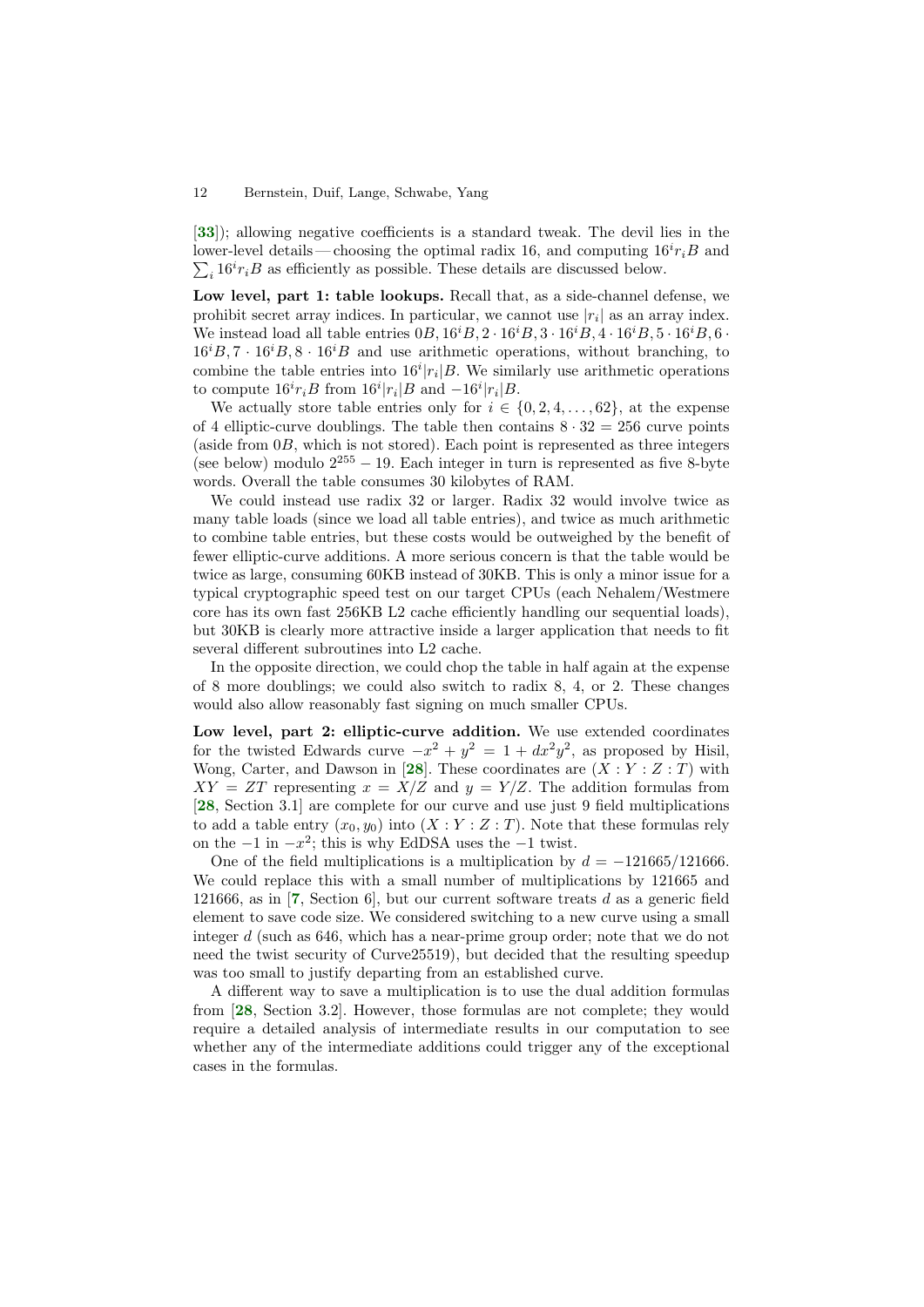Instead we represent a precomputed point  $(x_0, y_0)$  as  $(y_0-x_0, y_0+x_0, 2dx_0y_0)$ . These values depend only on  $x_0$  and  $y_0$  and are usually computed in the first part of addition in extended coordinates; providing them as part of the precomputation saves the multiplication by d, the multiplication  $x_0y_0$ , and 2 field additions, at the expense of increasing the storage requirements by a factor of 1.5. We comment that for hardware implementations this approach reduces the information exposed to template attacks trying to link multiple uses of the same precomputed point: all operations involving the precomputed point also involve the intermediate point. For details see [[20](#page-16-14), Section 5.1.2].

<span id="page-12-0"></span>Results. Overall we spend a bit less than 1000 cycles for each iteration of our main signing loop, i.e., for one table lookup and one elliptic-curve mixed addition. We also spend about 21000 cycles to invert  $Z$  at the end of the computation. The complete signing procedure for a short message takes 88328 cycles.

## 5 Verifying signatures

Fast signature verification seems considerably more difficult than fast signature generation, for two reasons. First, the verifier has to recover the ellipticcurve points  $A$  and  $R$  from the compressed points  $\underline{A}$  and  $\underline{R}$ . Second, checking  $SB = R + H(\underline{R}, \underline{A}, M)A$  seems to require not merely a fixed-base scalar multiplication SB but also a much more expensive variable-base scalar multiplication  $H(R, A, M)A$ . This section explains several techniques that we use to address these problems.

**Fast decompression.** Recall that the encoding R of a point  $R = (x, y)$  contains a straightforward encoding of  $y$  but contains only a sign bit for  $x$ . One must therefore recover x via the equation  $x = \pm \sqrt{(y^2 - 1)/(dy^2 + 1)}$ ; note that  $dy^2 +$  $1 \neq 0$  since  $-d$  is not a square. The division and square root here seem to involve two exponentiations, about twice as expensive as the usual Weierstrass-curve decompression.

Of course, we could use Montgomery's trick to merge the two divisions involved in decompressing two points, but two square roots and a division are still more expensive than two Weierstrass-curve decompressions. We could also skip the compression and decompression for applications willing to use 64-byte keys and 96-byte signatures; but we think that 32-byte keys and 64-byte signatures are considerably more attractive.

To save time we look more closely at the standard computation of square roots in  $\mathbf{F}_q$ . The prime  $q = 2^{255} - 19$  is congruent to 5 modulo 8, so any square  $\alpha \in \mathbf{F}_q$ satisfies  $\alpha^2 = \beta^4$  where  $\beta = \alpha^{(q+3)/8}$ , i.e.,  $\pm \alpha = \beta^2$ . The standard computation is a single exponentiation to compute  $\beta$ , followed by a quick multiplication of  $\beta$ is a single exponenti-<br>by  $\sqrt{-1}$  if  $\beta^2 = -\alpha$ .

In the decompression context we are given  $\alpha$  as a fraction  $u/v$ , where  $u = y^2-1$ and  $v = dy^2 + 1$ . Instead of computing  $\alpha$  we merge the division with the squareroot computation:

$$
\beta = (u/v)^{(q+3)/8} = u^{(q+3)/8}v^{q-1-(q+3)/8} = u^{(q+3)/8}v^{(7q-11)/8} = uv^3(uv^7)^{(q-5)/8}
$$

.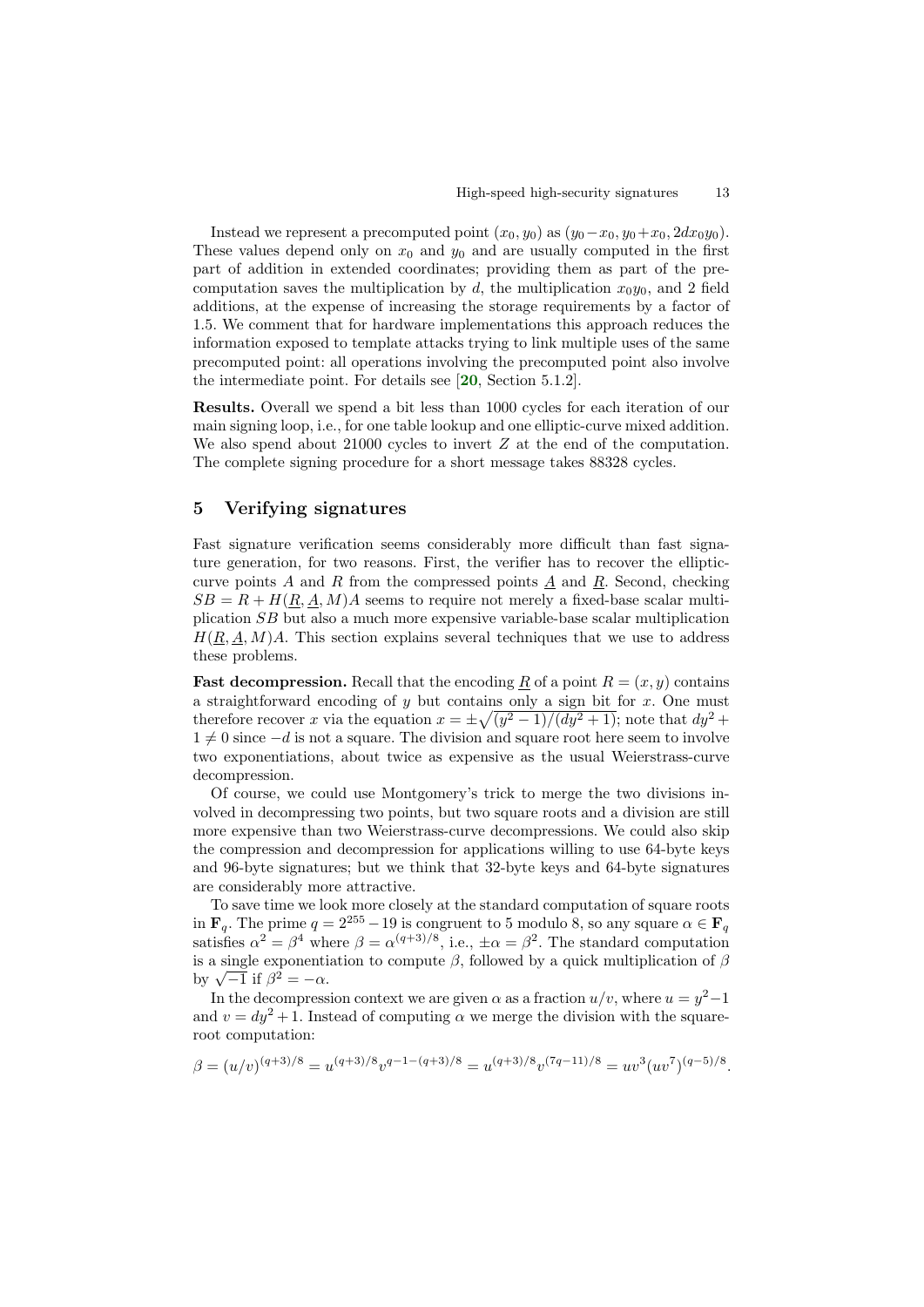We check whether  $\beta^2 = -\alpha$  by checking whether  $v\beta^2 = -u$ , and if so we multiply We check whether  $p^2 = -\alpha$  by checking whether  $v p^2 = -u$ , and if so we multiply  $\beta$  by  $\sqrt{-1}$ . The entire computation of  $\sqrt{u/v}$ , starting from u and v, takes just a few multiplications more than a single exponentiation. In other words, Edwardscurve decompression is as inexpensive as Weierstrass-curve decompression.

Fast single-signature verification. To verify a single signature we use standard techniques for double-scalar multiplication to compute  $SB-H(R, A, M)A$ , and we then check whether the result is the same as  $R$ . (We actually check whether the encoding of the result is the same as the encoding of  $R$ , so that we can skip decompression of R.) The speed of Edwards-curve addition, especially with the −1 twist, makes these techniques particularly efficient; using the tables discussed in Section 4 does not seem to offer any advantage. This computation fits in very little space.

<span id="page-13-0"></span>We have also considered the verification method suggested by Antipa, Brown, Gallant, Lambert, Struik, and Vanstone in [[2](#page-15-10)], but our very efficient ellipticcurve arithmetic makes the overheads in this method — extra decompression and a Euclidean computation— much more troublesome. In the batch context discussed below, the only extra overhead of the method of [[2](#page-15-10)] would be the Euclidean computation, but the benefit would also be much smaller.

<span id="page-13-1"></span>Fast batch verification. For any system bottlenecked by signature verification, the problem is not to verify one signature at a time, but to verify many signatures as quickly as possible.

<span id="page-13-6"></span>Naccache, M'Raïhi, Vaudenay, and Raphaeli in [[37](#page-17-13), Section 2.2] proposed verifying a batch of linear signature equations by verifying a random linear combination of the equations. This proposal is not directly applicable to ElGamal, DSA, Schnorr, ECDSA, et al., because all of those systems require *computing* linear functions (to compute R) rather than merely *verifying* linear functions; but if R is transmitted instead of  $H(\cdots)$ , as suggested in [[37](#page-17-13)], then this problem disappears.

<span id="page-13-9"></span><span id="page-13-8"></span><span id="page-13-7"></span>Unfortunately, the verification algorithm in [[37](#page-17-13)] was quite slow: [[37](#page-17-13), Table 1 reported "29n" multiplications to verify n signatures from the same signer at a highly questionable  $2^{20}$  security level. If the same technique were adapted to ECDSA and increased to a  $2^{128}$  security level then it would require nearly 200 elliptic-curve additions for each signature from the same signer — somewhat faster than verifying each signature separately, but not much.

<span id="page-13-3"></span><span id="page-13-2"></span>The followup paper [[4](#page-15-11)] by Bellare, Garay, and Rabin proposed a more complicated verification technique using, e.g., 3200 multiplications to verify 100 exponentiations, or 6480 multiplications to verify 100 DSA signatures, in both cases at a substandard  $2^{60}$  security level. See [[4](#page-15-11), Appendix A.1]. The number of multiplications per signature begins to drop as the batch size grows towards 1000 — see [[4](#page-15-11), Figure 3] — but such large batches do not fit into cache on typical CPUs.

<span id="page-13-11"></span><span id="page-13-10"></span><span id="page-13-5"></span><span id="page-13-4"></span>The unimpressive theoretical performance of these batch-verification techniques can be traced directly to the naive exponentiation algorithms used in [[37](#page-17-13)] and [[4](#page-15-11)]. We do much better by using random linear combinations, as in [[37](#page-17-13)], together with state-of-the-art scalar-multiplication techniques.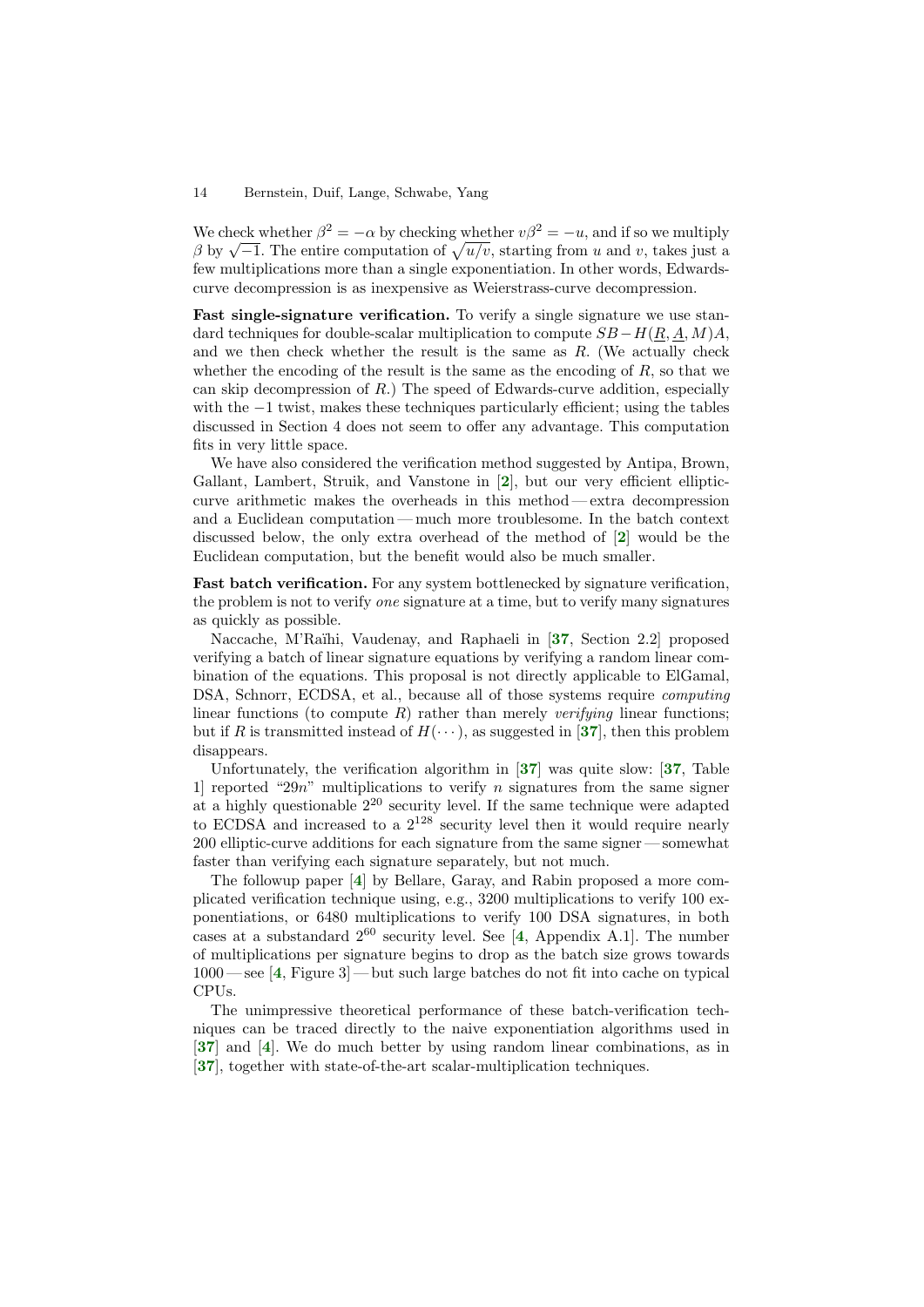Specifically, we start from a batch of  $(M_i, A_i, R_i, S_i)$  where  $(\underline{R_i}, \underline{S_i})$  is an alleged signature of  $M_i$  under key  $\underline{A_i}$ . We choose independent uniform random 128-bit integers  $z_i$ , compute  $H_i = H(\underline{R_i}, \underline{A_i}, M_i)$ , and verify the equation

<span id="page-14-5"></span><span id="page-14-2"></span>
$$
\left(-\sum_{i} z_i S_i \bmod \ell\right) B + \sum_{i} z_i R_i + \sum_{i} (z_i H_i \bmod \ell) A_i = 0
$$

by a multi-scalar multiplication. There are two reasonable choices of scalarmultiplication methods here, namely Pippenger's method in [[41](#page-17-11)] and the Bos– Coster method reported in [[18](#page-16-15), Section 4]. We use the Bos–Coster method because it fits into less storage; see below for details. Note that  $z_i$  is not secret, so side-channel protection is not required.

<span id="page-14-4"></span><span id="page-14-0"></span>The number of scalars here is  $2n + 1$ . Half of the scalars are 253-bit and half are 128-bit. If public keys appear repeatedly, the situation considered in [[37](#page-17-13)] and [[4](#page-15-11)], then we could save some time by merging the 253-bit scalars; this merging also explains why we do not use the similar signature equation  $SB = A + H(R, A, M)R$ , which would allow only merging 128-bit scalars. Our software focuses on general-purpose verification with arbitrary keys.

If verification succeeds then we are confident that  $8S_iB = 8R_i + 8H_iA_i$  for each  $i$ , i.e., that each signature is valid. The logic is simple: the differences  $P_i = 8R_i + 8H_iA_i - 8S_iB$  are elements of a cyclic group of prime order  $\ell$ , and have been verified to satisfy  $\sum_i z_i P_i = 0$ ; but this equation cannot hold with probability more than  $2^{-128}$  unless all  $P_i = 0$ . For example, if  $P_4$  is nonzero then the choices of P  $z_1, z_2, z_3, z_5, z_6, \ldots$  determine exactly one choice of  $z_4$  satisfying  $i_z z_i P_i = 0$ , and  $z_4$  has chance at most  $2^{-128}$  of matching that choice.

If verification fails then there must be at least one invalid signature. We then fall back to verifying each signature separately. There are several techniques to identify a small number of invalid signatures in a batch, but all known techniques become slower than separate verification as the number of invalid signatures increases; separate verification provides the best defense against denial-of-service attacks.

Fast multi-scalar multiplication. The Bos–Coster method mentioned above is as follows: to compute  $n_1P_1 + n_2P_2 + \cdots$ , where  $n_1 \geq n_2 \geq \cdots$ , we recursively compute  $(n_1 - n_2)P_1 + n_2(P_1 + P_2) + \cdots$ . For  $n_1$  much larger than  $n_2$ , say  $2^{k+1}n_2 > n_1 \geq 2^k n_2$ , we could gain speed by instead recursively computing  $(n_1 - 2^k n_2)P_1 + n_2(2^k P_1 + P_2) + \cdots$ , but we have found this to occur so rarely that checking for it is not worthwhile.

<span id="page-14-6"></span><span id="page-14-3"></span><span id="page-14-1"></span>We keep the scalars  $n_i$  in a heap so that identifying the two largest scalars is easy. The usual method to insert a new element into a heap is top-down, starting at the root and swapping down for a variable number of steps. We instead use Floyd's 1964 bottom-up algorithm discussed in [[32](#page-17-14), Exercise 5.2.3–18] (often miscredited to  $[16]$  $[16]$  $[16]$  and  $[46]$  $[46]$  $[46]$ : start at the root, swap down to the bottom, and then swap up for a variable number of steps. This has the advantage of somewhat reducing the number of comparisons, and the not-so-well-known advantage of drastically reducing the number of branches, especially for balanced heaps.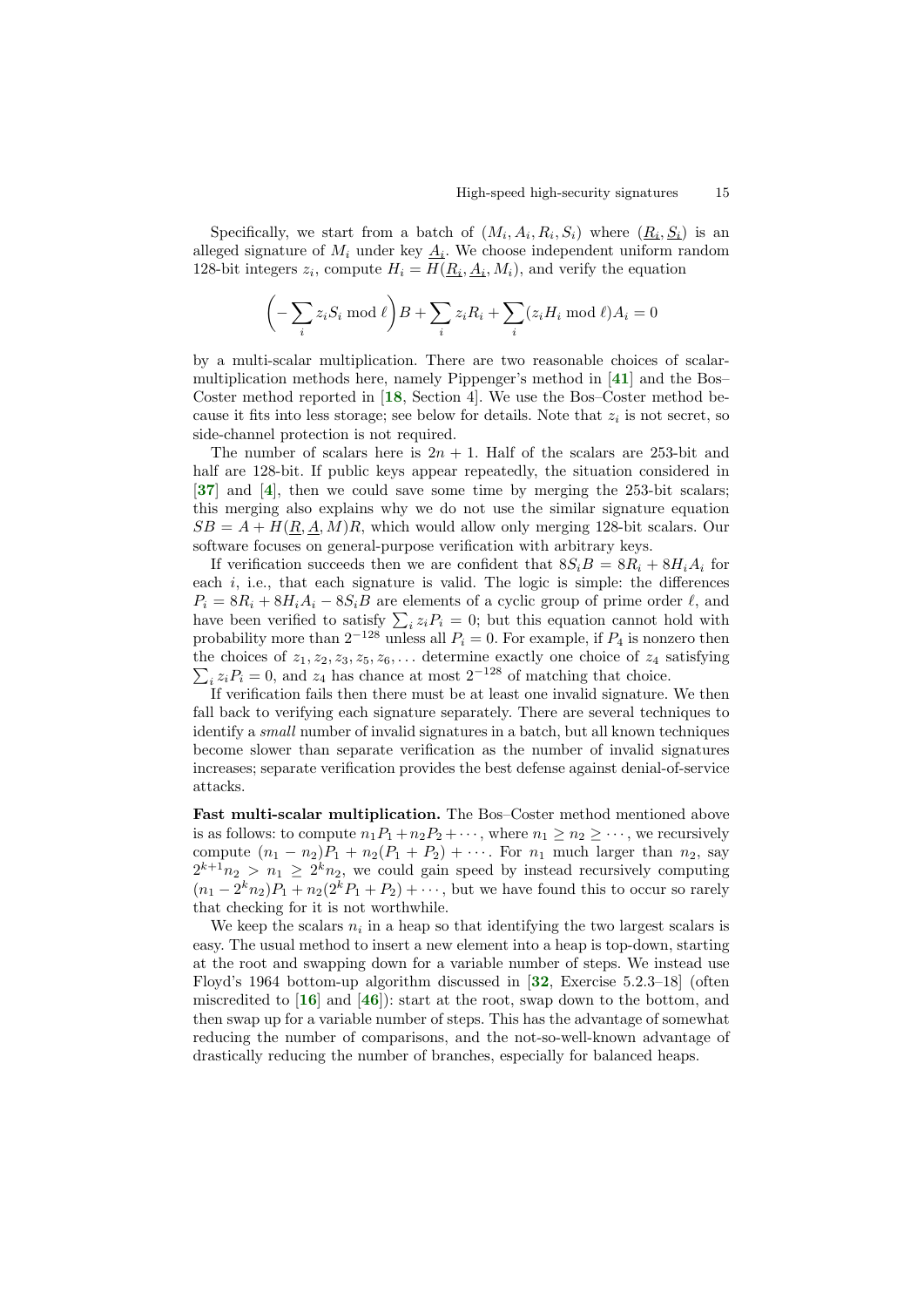Results. The complete verification procedure takes under 134000 cycles per signature for batch size 64. Our batch-verification software is included in, although not yet benchmarked by, the public eBATS benchmarking framework.

Doubling the batch size to 128 no longer fits into L1 cache but still improves performance on our target CPU, taking under 125000 cycles per signature. Larger batches take under 114000 cycles per signature while still fitting into L2 cache. Our software spends about 44000 cycles on decompression, so verification of uncompressed signatures (32 extra bytes) using uncompressed public keys (another 32 extra bytes) would take only about 81000 cycles for batch size 128, even faster than signing. However, in this paper we have emphasized the performance that we obtain without using so much space.

## References

- <span id="page-15-6"></span>[1] — (no editor), Technical guideline TR-03111, elliptic curve cryptography (2009). Citations in this document: §[2.](#page-7-0)
- <span id="page-15-10"></span>[2] A. Antipa, D. R. L. Brown, R. P. Gallant, R. J. Lambert, R. Struik, S. A. Vanstone, Accelerated verification of ECDSA signatures, in SAC 2005, LNCS 3897 (2006), 307–318. Citations in this document: §[5,](#page-13-0) §[5](#page-13-1).
- <span id="page-15-5"></span>[3] G. Barwood, *Digital signatures using elliptic curves*, message 32f519ad. 19609226@news.dial.pipex.com posted to sci.crypt (1997). URL: [http://](http://groups.google.com/group/sci.crypt/msg/b28aba37180dd6c6) [groups.google.com/group/sci.crypt/msg/b28aba37180dd6c6](http://groups.google.com/group/sci.crypt/msg/b28aba37180dd6c6). Citations in this document: §[2.](#page-6-0)
- <span id="page-15-11"></span>[4] M. Bellare, J. A. Garay, T. Rabin, Fast batch verification for modular exponentiation and digital signatures, in Eurocrypt '98, LNCS 1403 (1998), 236–250. Citations in this document:  $\S5$  $\S5$ ,  $\S5$ ,  $\S5$ ,  $\S5$ ,  $\S5$ .
- <span id="page-15-7"></span>[5] M. Bellare, G. Neven, Multi-signatures in the plain public-key model and a general forking lemma, in CCS 2006 (2006), 390–399. Citations in this document:  $\S2$ .
- <span id="page-15-2"></span>[6] D. J. Bernstein, Curve25519: new Diffie-Hellman speed records, in PKC 2006, LNCS 3958 (2006), 207–228. Citations in this document: §[1,](#page-2-0) §[1,](#page-3-0) §[2,](#page-6-1) §[2,](#page-6-2) §[2,](#page-6-3) §[2,](#page-6-4) §[3.](#page-10-0)
- <span id="page-15-3"></span>[7] D. J. Bernstein, P. Birkner, M. Joye, T. Lange, C. Peters, Twisted Edwards curves, in Africacrypt 2008, LNCS 5023 (2008), 389–405. Citations in this document: §[2,](#page-4-0) §[2,](#page-4-1) §[4](#page-11-0).
- <span id="page-15-4"></span>[8] D. J. Bernstein, T. Lange, Faster addition and doubling on elliptic curves, in Asiacrypt 2007, LNCS 4833 (2007), 29–50. Citations in this document: §[2,](#page-4-2) §[2](#page-6-5).
- <span id="page-15-0"></span>[9] D. J. Bernstein, T. Lange (editors), eBACS: ECRYPT Benchmarking of Cryptographic Systems, accessed 4 July 2011 (2011). URL: [http://bench.cr.yp.to/](http://bench.cr.yp.to/ebats.html) [ebats.html](http://bench.cr.yp.to/ebats.html). Citations in this document: §[1](#page-1-0).
- <span id="page-15-8"></span>[10] J. W. Bos, High-performance modular multiplication on the Cell processor, in WAIFI 2010, LNCS 6087 (2010), 7–24. Citations in this document: §[3](#page-9-0).
- <span id="page-15-9"></span>[11] E. F. Brickell, D. M. Gordon, K. S. McCurley, D. B. Wilson, Fast exponentiation with precomputation (extended abstract), in Eurocrypt '92, LNCS 658 (1993), 200–207. Citations in this document: §[4.](#page-10-1)
- <span id="page-15-1"></span>[12] M. Brown, D. Hankerson, J. López, A. Menezes, Software implementation of the NIST elliptic curves over prime fields (2000); see also newer version [[13](#page-16-17)]. URL: <http://www.cacr.math.uwaterloo.ca/techreports/2000/corr2000-56.ps>. Citations in this document: §[1](#page-2-1), §[1.](#page-3-1)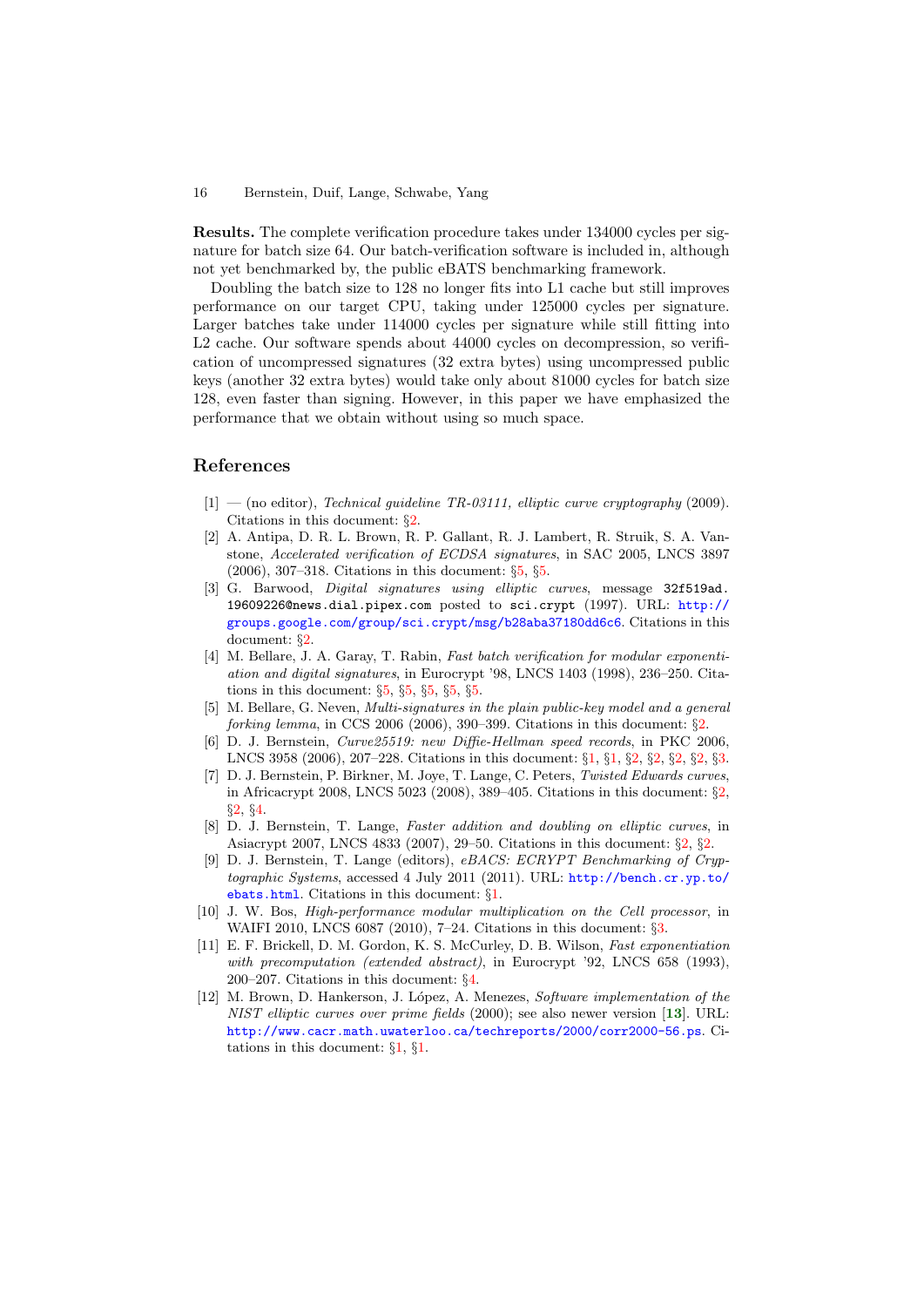- <span id="page-16-17"></span>[13] M. Brown, D. Hankerson, J. López, A. Menezes, Software implementation of the NIST elliptic curves over prime fields, in CT-RSA 2001, LNCS 2020 (2001), 250– 265; see also older version [[12](#page-15-1)]. MR 1907102.
- <span id="page-16-1"></span>[14] B. B. Brumley, R. M. Hakala, Cache-timing template attacks, in Asiacrypt 2009, LNCS 5912 (2009), 667–684. Citations in this document: §[1.](#page-2-2)
- <span id="page-16-10"></span>[15] "Bushing", H. M. "marcan" Cantero, S. Boessenkool, S. Peter, PS3 epic fail (2010). URL: [http://events.ccc.de/congress/2010/Fahrplan/attachments/](http://events.ccc.de/congress/2010/Fahrplan/attachments/1780_27c3_console_hacking_2010.pdf) [1780\\_27c3\\_console\\_hacking\\_2010.pdf](http://events.ccc.de/congress/2010/Fahrplan/attachments/1780_27c3_console_hacking_2010.pdf). Citations in this document: §[2](#page-6-6).
- <span id="page-16-16"></span>[16] S. Carlsson, Average-case results on heapsort, BIT 27 (1987), 2–17. Citations in this document: §[5.](#page-14-1)
- <span id="page-16-12"></span>[17] N. Costigan, P. Schwabe, Fast elliptic-curve cryptography on the Cell Broadband Engine, in Africacrypt 2009, LNCS 5580 (2009), 368–385. Citations in this document: §[3.](#page-8-0)
- <span id="page-16-15"></span>[18] P. de Rooij, *Efficient exponentiation using precomputation and vector addition* chains, in Eurocrypt '94, LNCS 950 (1995), 389–399. Citations in this document: §[5.](#page-14-2)
- <span id="page-16-7"></span>[19] V. Dubois, P.-A. Fouque, A. Shamir, J. Stern, Practical cryptanalysis of SFLASH, in Crypto 2007, LNCS 4622 (2007), 1–12. Citations in this document: §[1](#page-3-2).
- <span id="page-16-14"></span>[20] N. Duif, Smart card implementation of a digital signature scheme for Twisted Edwards curves, M.A. thesis, Technische Universiteit Eindhoven, 2011. Citations in this document: §[4.](#page-12-0)
- <span id="page-16-9"></span>[21] T. ElGamal, A public key cryptosystem and a signature scheme based on discrete logarithms, IEEE Transactions on Information Theory 31 (1985), 469–472. Citations in this document:  $\S 2$  $\S 2$ ,  $\S 2$ .
- <span id="page-16-0"></span>[22] S. Galbraith, X. Lin, M. Scott, Endomorphisms for faster elliptic curve cryptography on a large class of curves, in Eurocrypt 2009, LNCS 5479 (2009), 518–535. Citations in this document: §[1,](#page-2-3) §[1](#page-2-4), §[1](#page-3-3).
- <span id="page-16-2"></span>[23] P. Gaudry, E. Thomé, The mpFq library and implementing curve-based key exchanges, in SPEED 2007 (2007), 49–64. Citations in this document:  $\S1$ .
- <span id="page-16-8"></span>[24] D. Gligoroski, R. S. Odegøard, R. E. Jensen, L. Perret, J.-C. Faugère, S. J. Knapskog, S. Markovski, The digital signature scheme MQQ-SIG (2010). Citations in this document: §[1.](#page-3-4)
- <span id="page-16-19"></span>[25] E.-J. Goh, S. Jarecki, J. Katz, N. Wang, Efficient signature schemes with tight reductions to the Diffie-Hellman problems, Journal of Cryptology 20 (2007), 493-514. See [[31\]](#page-16-18).
- <span id="page-16-4"></span>[26] R. Granger, On the static Diffie–Hellman problem on elliptic curves over extension fields, in Asiacrypt 2010, LNCS 6477 (2010), 283–302. Citations in this document: §[1.](#page-2-6)
- <span id="page-16-3"></span>[27] H. Hisil, Elliptic curves, group law, and efficient computation, Ph.D. thesis, Queensland University of Technology, 2010. Citations in this document: §[1.](#page-2-7)
- <span id="page-16-13"></span>[28] H. Hisil, K. K.-H. Wong, G. Carter, E. Dawson, Twisted Edwards curves revisited, in Asiacrypt 2008, LNCS 5350 (2008), 326–343. Citations in this document: §[4,](#page-11-1) §[4,](#page-11-2) §[4](#page-11-3).
- <span id="page-16-5"></span>[29] A. Joux, V. Vitse, Elliptic curve discrete logarithm problem over small degree extension fields. Application to the static Diffie-Hellman problem on  $E(\mathbf{F}_{q^5})$  (2010). Citations in this document: §[1.](#page-2-8)
- <span id="page-16-6"></span>[30] E. Käsper, Fast elliptic curve cryptography in OpenSSL, in RLCPS 2011, to appear (2011). Citations in this document: §[1,](#page-2-9) §[1](#page-3-5).
- <span id="page-16-18"></span><span id="page-16-11"></span>[31] J. Katz, N. Wang, *Efficiency improvements for signature schemes with tight security reductions*, in CCS 2003 (2003), 155–164; portions incorporated into  $[25]$  $[25]$  $[25]$ . Citations in this document: §[2.](#page-7-2)